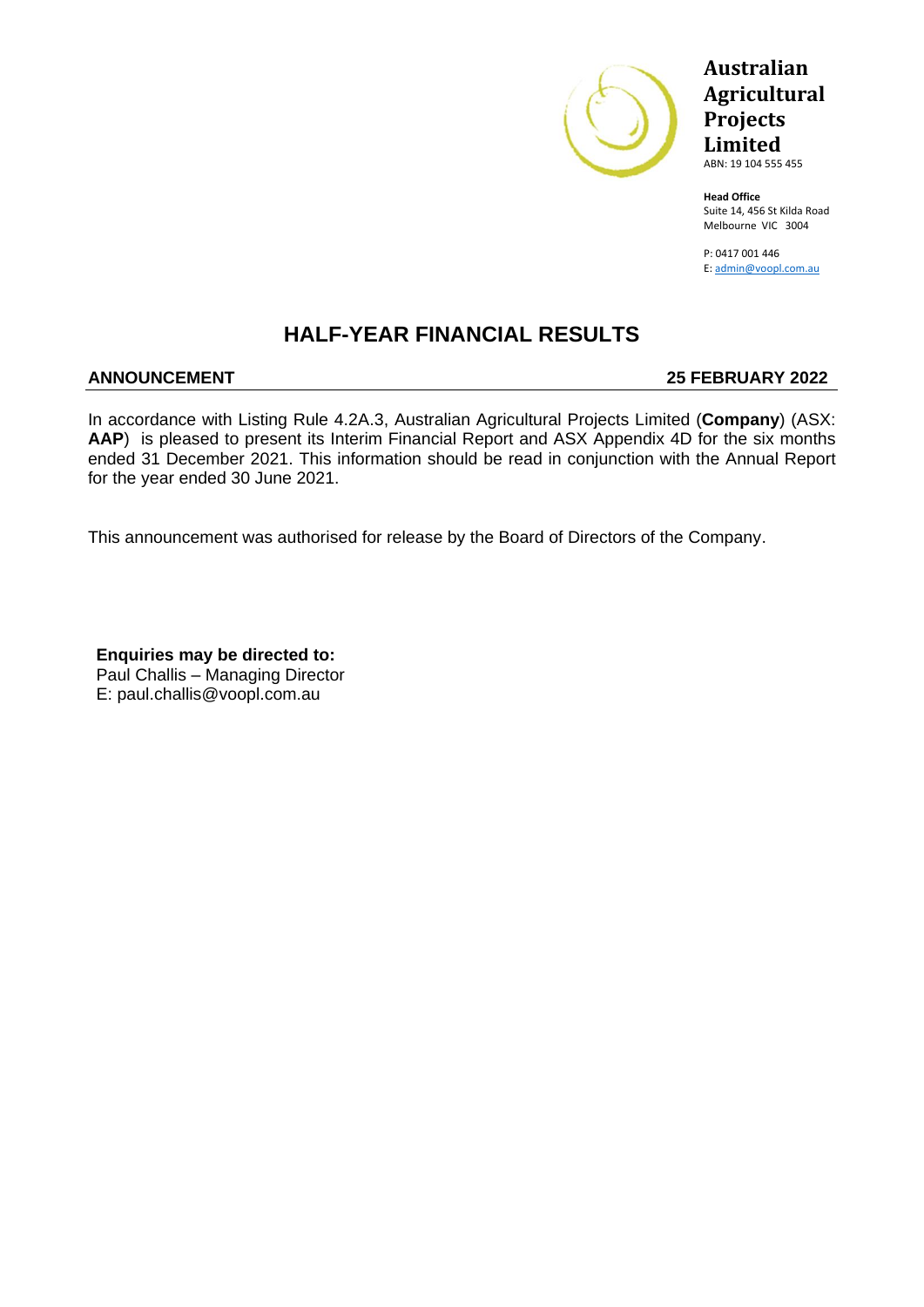

## **AUSTRALIAN AGRICULTURAL PROJECTS LIMITED**

## **Appendix 4D**

## **Half Year Report for the period ended 31 December 2021**

### **Results for announcement to the market**

|                                                                               | <b>Current</b><br><b>Period</b><br>\$'000 | Percentage<br>Change<br>Up/(Down) | Restated<br><b>Previous</b><br>Corresponding<br><b>Period</b><br>\$'000 |
|-------------------------------------------------------------------------------|-------------------------------------------|-----------------------------------|-------------------------------------------------------------------------|
| Revenue from ordinary activities                                              | 696                                       | 9.3%                              | 637                                                                     |
| (Loss) / Profit from ordinary activities after tax<br>attributable to members | (58)                                      | n/a                               | 401                                                                     |
| Total comprehensive income for the period attributable<br>to members          | 213                                       | (83.5%)                           | 1,292                                                                   |

## **Dividends**

It is not proposed to pay dividends for the current period.

| Net tangible assets per security | <b>Current</b><br><b>Period</b> | <b>Previous</b><br>Corresponding<br><b>Period</b> |
|----------------------------------|---------------------------------|---------------------------------------------------|
| Cents per ordinary share         | 2.46 cents                      | 2.21 cents                                        |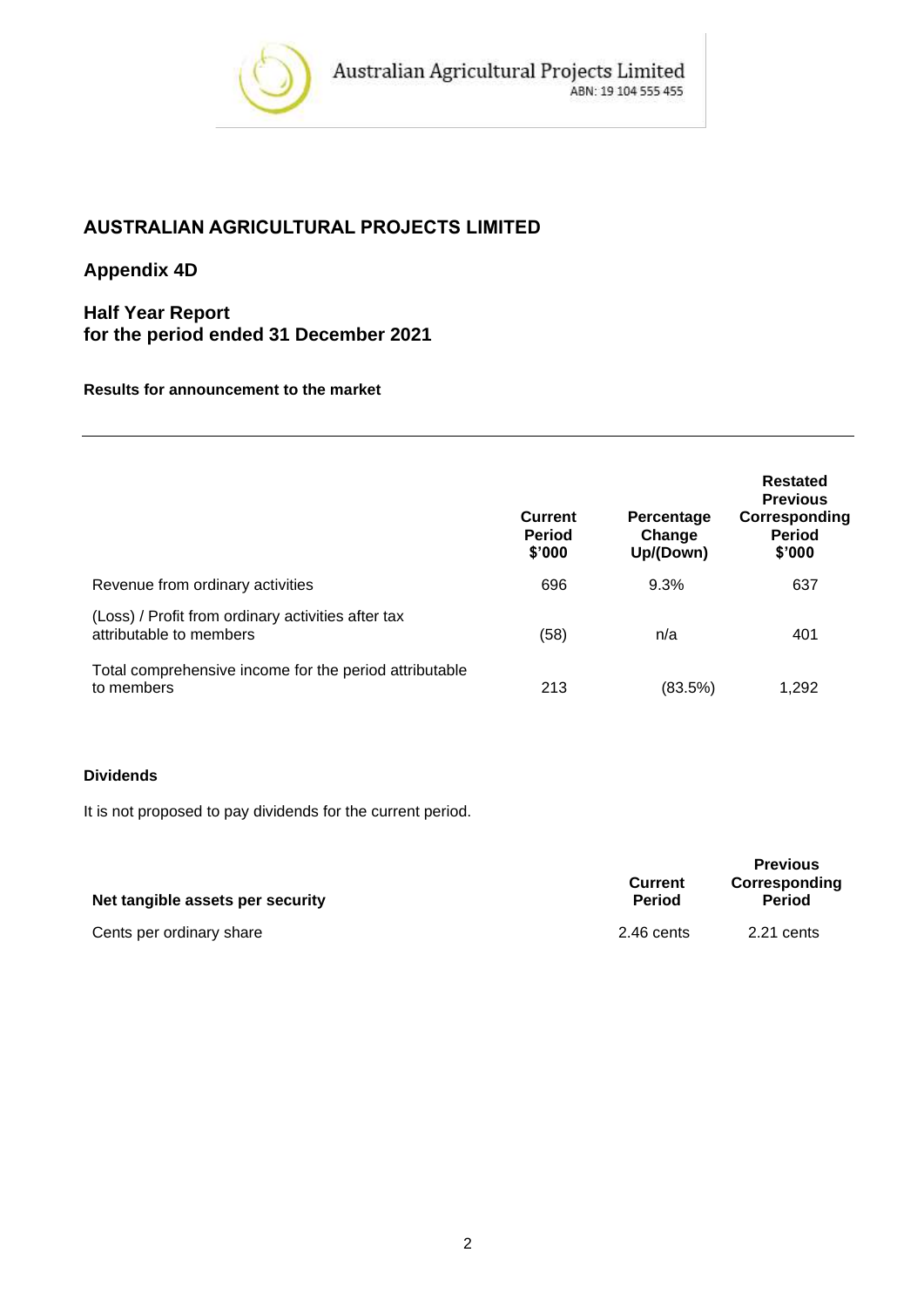

# **Interim Financial Report**

for the half-year ended 31 December 2021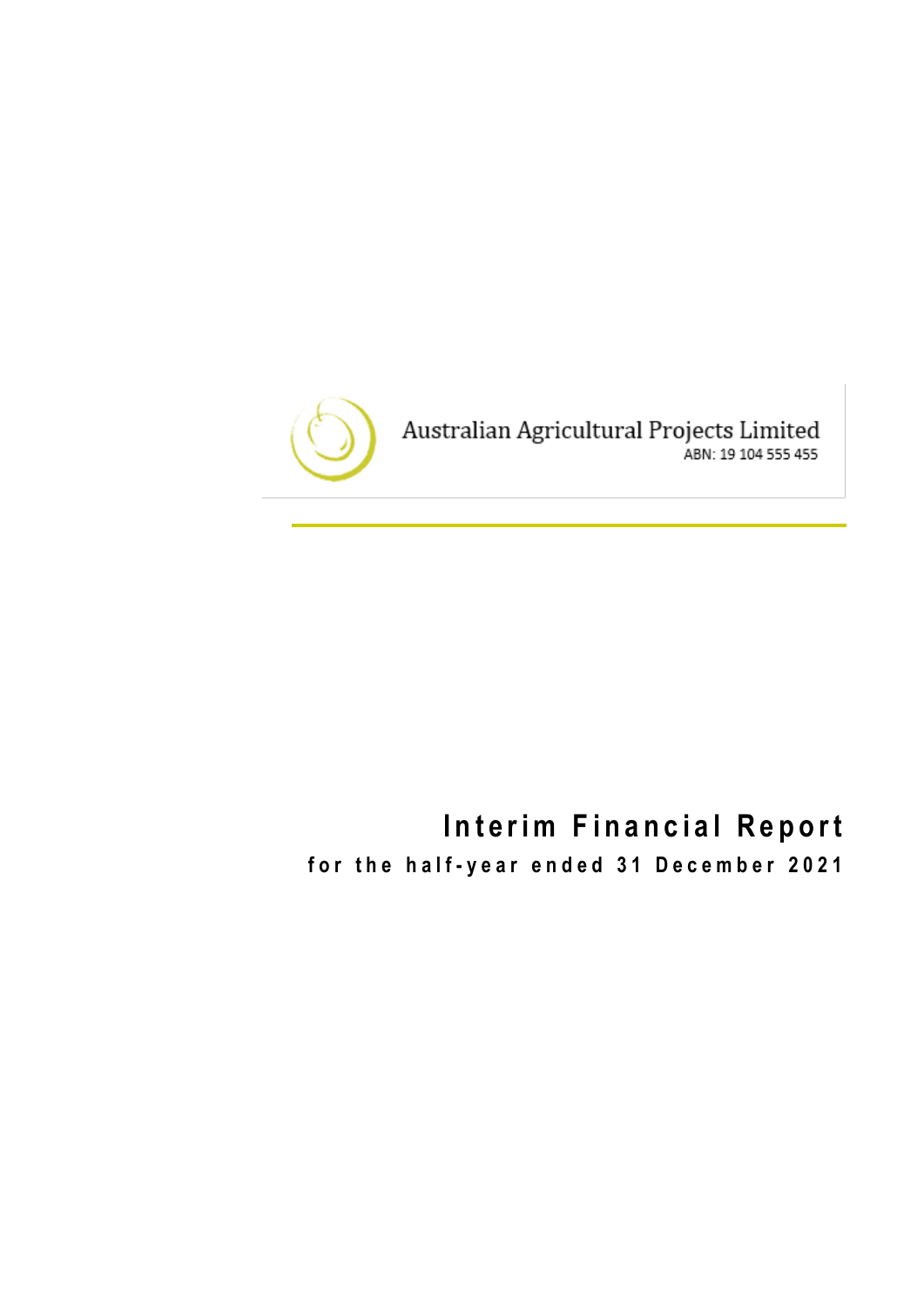

| Contents                                                                | Page           |
|-------------------------------------------------------------------------|----------------|
|                                                                         |                |
| Directors' Report                                                       | 3              |
| Auditor's Independence Declaration                                      | 6              |
| Half-Year Financial Report                                              |                |
| Consolidated Statement of Profit or Loss and Other Comprehensive Income | $\overline{7}$ |
| <b>Consolidated Statement of Financial Position</b>                     | 8              |
| <b>Consolidated Statement of Cash Flows</b>                             | 9              |
| Consolidated Statement of Changes in Equity                             | 10             |
| Notes to the Consolidated Financial Statements                          | 11             |
| Directors' Declaration                                                  | 17             |
| Independent Auditor's Review Report                                     | 18             |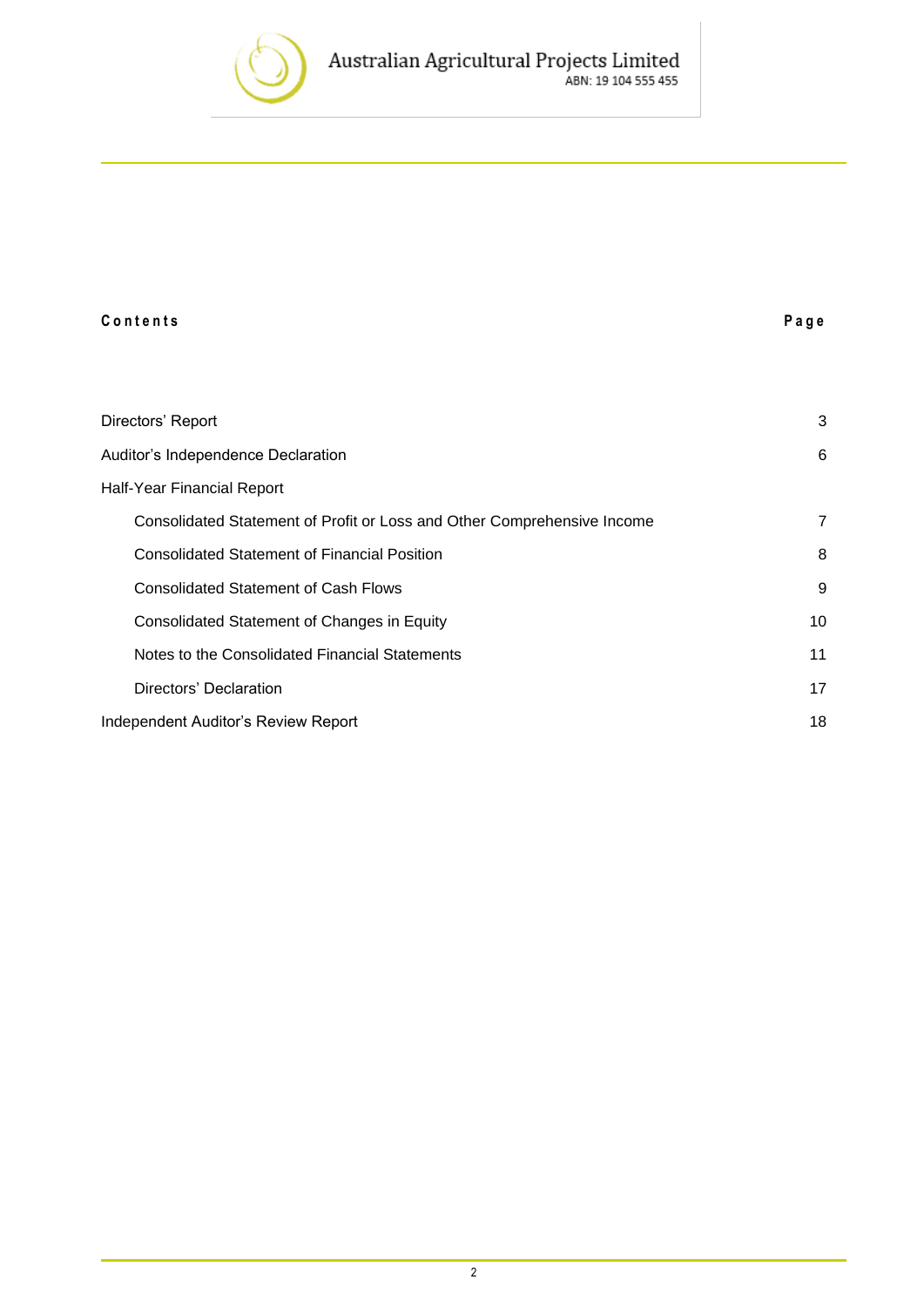

### DIRECTORS' REPORT

The Board of Directors present their report on the consolidated entity consisting of Australian Agricultural Projects Limited ("ASX:AAP") (Company) and its controlled entities (Group) for the six months ended 31 December 2021 and the independent auditor's review report thereon:

#### **1. Directors**

The Directors of the Company at any time during or since the end of the half-year and up to the date of this report are:

| Name                                                  | <b>Period of directorship</b>    |
|-------------------------------------------------------|----------------------------------|
| Mr Paul Challis<br><b>Managing Director</b>           | Director since 12 September 2007 |
| Mr Daniel Stefanetti<br><b>Non-Executive Director</b> | Director since 26 September 2019 |
| Mr Anthony Ho<br><b>Non-Executive Director</b>        | Director since 30 April 2003     |

#### **2. Results and review of operations**

The Company presents its financial report for the six months period to 31 December 2021. The financial result for this period was a net loss after tax of \$57,500 (2020 restated: profit \$400,767). The principal drivers in the change to this result are:

- The estimated 2022 harvest being smaller than the prior year estimate largely as a consequence of this being an "off" year in the biennial cycle of the orchard. This has the impact of reducing the level of management fees that are expected to be received;
- Increased orchard costs as a consequence of several large maintenance projects being undertaken along with significant increases in chemical costs, especially urea. These increases are partially offset by lower water prices; and
- A reduced tax benefit recouped as a consequence of a smaller upward revaluation of the bearer plants.

#### *Expected yield*

Flowering at the orchard occurred in November 2021 over an extended period raising fears of low pollination. Despite this, the final fruit set appears reasonably consistent for an "off" year in the biennial cycle of the orchard. The principal factors that have impacted the assessment of the likely 2022 harvest are:

- Inconsistent fruit set between varieties the frantoio variety has set above expectations whereas the picual variety is generally below expectations and patchy. The younger trees from the 2018 and 2019 replanting have all set well;
- it is an "off" year in the biennial cycle of orchard production; and
- the commercial harvests from the large second tranche of the replanting programme (completed March 2019) adding to the harvest volume.

In summary, the expectation is that the total oil produced in 2022 will be between that of the previous two years harvest results and in the region of 550,000 litres. A result of this volume would continue to see the two year rolling average production continue to increase, a trend management anticipates to continue as the newly planted sections of the orchard mature. As always, final volumes of oil produced is dependent upon many factors including climatic conditions between now and the harvest in May 2022.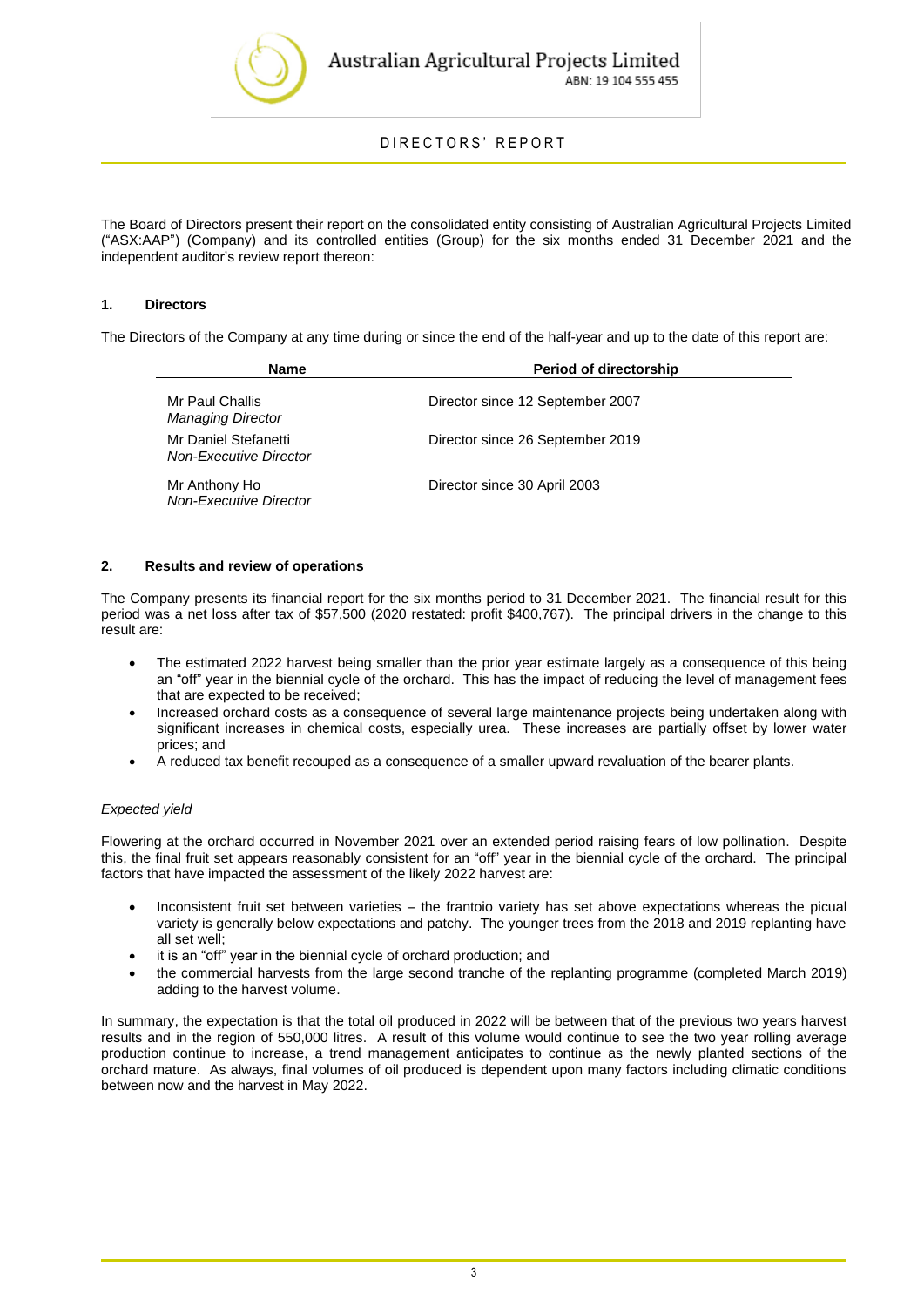

#### DIRECTORS' REPORT

#### **2. Results and review of operations (continued)**

#### *Water*

The recent heavy Victorian rains have led to high water levels in all of the principal Victorian irrigation dams. This has resulted in a 100% water allocation for the season across all districts and the expectation is that this will continue for at least the next year as well. Significantly, this increased supply of water has softened spot water prices. Current pricing of temporary water in our region is in the region of \$60 per megaliter compared with \$550 to \$600 at the peak of the recent drought.

Orchard management is of the view that access to and pricing of water will not be an issue over the next few years by which time all of the newly replanted sections of the orchard will be in commercial production.

The orchard team continues to manage the supply of water by a combination of multi-year water leases, spot purchases on the temporary water markets and carry over entitlements from one season to another.

In October, the Company was issued an allocation of 36.0 high reliability water shares and 19.9 low security water shares as part of the distribution of the irrigators' share of water recovered under the GMW Connections Project. Consistent with the Company's water strategy, the high security shares were sold in December and the low security shares will be retained with the other low security shares the Company owns to provide some flexibility in carrying water entitlements from one season to the next.

#### *Asset revaluation*

During the reporting period, the principal assets of the Company were revalued, specifically:

| Asset                                               | Six months to<br>31 December 2021<br><b>Revaluation</b> | 31 December 2021<br>Valuation |
|-----------------------------------------------------|---------------------------------------------------------|-------------------------------|
| Investment property (land)<br>Bearer plants (trees) | 251,425<br>360,857                                      | 2,012,150<br>10,978,419       |
| Total                                               | 612,282                                                 | 12,990,569                    |

#### *Replanting*

Preparations for the planting of the final tranche of trees as part of the replanting programme is well advanced. Planting is expected to be completed in March 2022 with a combination of arbequina and arbosana trees, a mix consistent with the other sections of the replanting programme.

These trees will continue to be planted on a high density basis, 1,000 trees per hectare, compared to the 333 trees per hectare in the established portions of the orchard. While this different density will require the different portions of the orchard to be managed separately, both are above critical mass and any cost impost is expected to be minimal. This is more than offset by the increased flexibility provided during the harvest period where it is expected that the higher density trees will provide harvest options that are not currently available to more mature trees. Specifically, the smaller harvest equipment required to harvest the smaller higher density trees should be more effective in wet conditions that may prevent or delay the harvest of the original plantings.

It is expected that this last tranche of plantings will enter commercial production in 2025. The first two tranches of the replanting programme continue in good health with the growth of the first planting continuing to impress the orchard team. Both the first and second tranches of the replanted trees will produce commercial crops this year as expected and these crops will continue to increase as the trees mature. This is expected to drive the trend of increasing the two year rolling average production back to the levels prior to when the barnea variety started to deteriorate.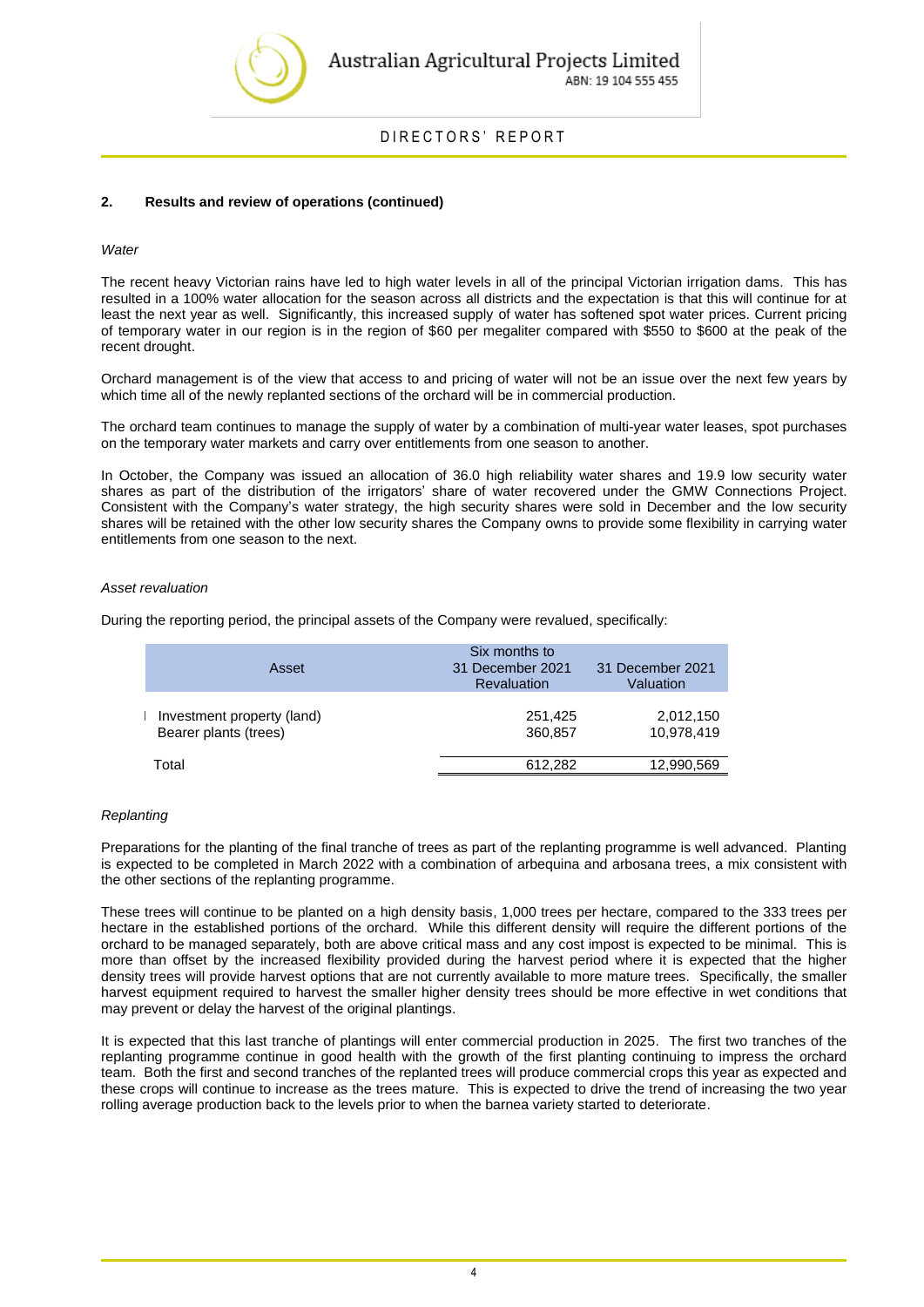

DIRECTORS' REPORT

#### **2. Results and review of operations (continued)**

#### *COVID-19*

The Company continues to take a careful approach to the issues presented by the COVID-19 pandemic.

The management team have implemented procedures at the orchard and office locations consistent with the advice provided by the State authorities. The largest risks identified involve the management of staff and contractors during the period of harvest as well as when labour teams are contracted for specific tasks. To date, we are pleased to report that the amended procedures do not significantly impact operations.

The demand for both the Cobram Estate and Redisland brands of extra virgin olive oil has remained strong during the disrupted period of this pandemic with some noticeable changes in purchasing patterns. It is uncertain if this will convert into a long-term change in consumer behaviour although it is reasonable to say that the COVID-19 situation has put upward pressure on this segment of the market which may flow through to long term price and volume benefits.

#### **3. Auditor's independence declaration**

A copy of the auditor's independence declaration as required under Section 307C of the *Corporations Act 2001* is set out on page 6.

Dated at Melbourne, Victoria, this 25th day of February 2022.

Signed in accordance with a resolution of the directors:

\_\_\_\_\_\_\_\_\_\_\_\_\_\_\_\_\_\_\_\_\_\_\_\_\_\_\_\_\_\_\_\_ **Paul Challis**  *Managing Director*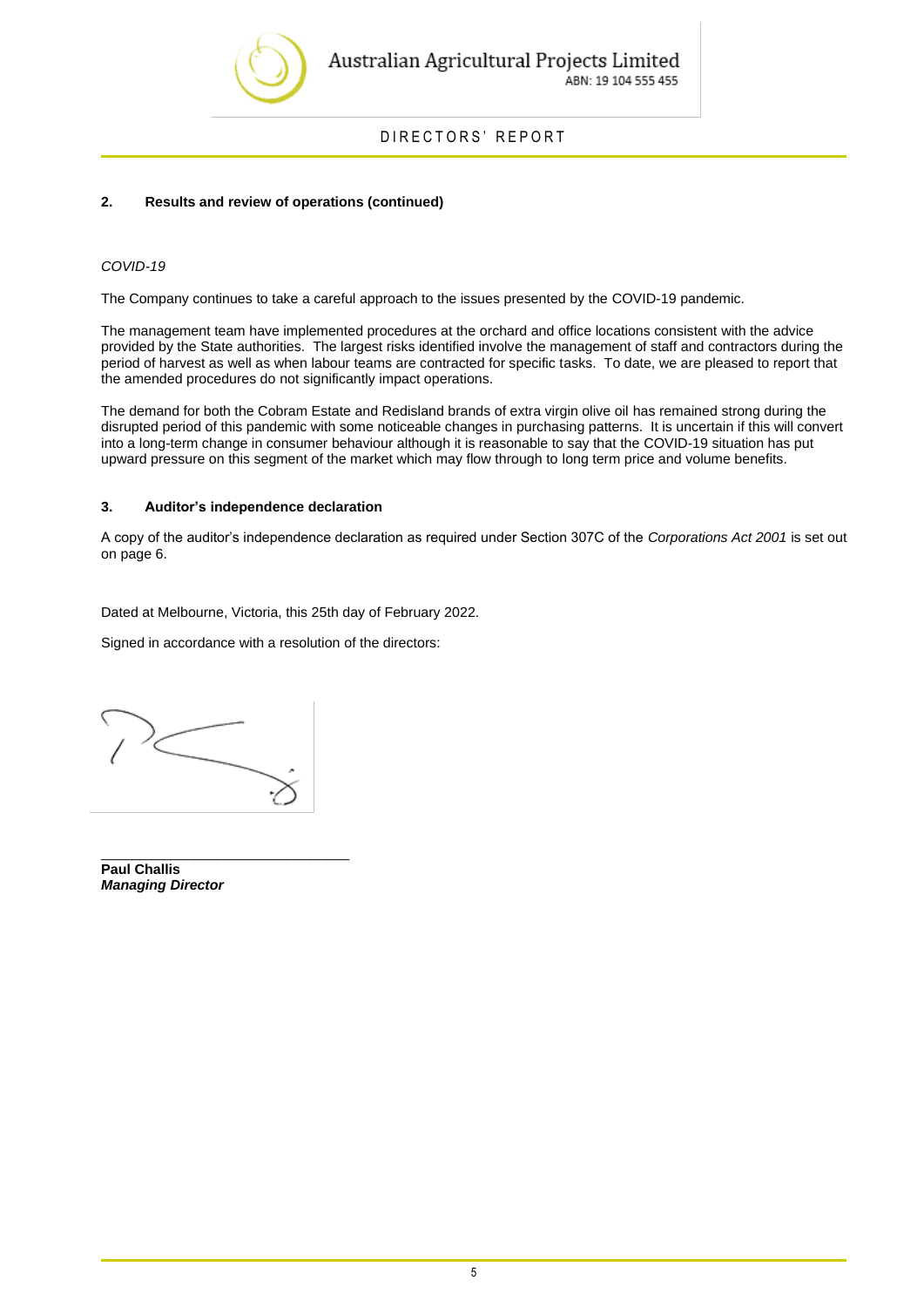

Collins Square, Tower Four Level 18, 727 Collins Street Melbourne VIC 3008 GPO Box 5099 Melbourne VIC 3001 Australia

## **DECLARATION OF INDEPENDENCE BY JAMES DIXON TO THE DIRECTORS OF AUSTRALIAN AGRICULTURAL PROJECTS LIMITED**

As lead auditor for the review of Australian Agricultural Projects Limited for the half-year ended 31 December 2021, I declare that, to the best of my knowledge and belief, there have been:

- 1. No contraventions of the auditor independence requirements of the *Corporations Act 2001* in relation to the review; and
- 2. No contraventions of any applicable code of professional conduct in relation to the review.

This declaration is in respect of Australian Agricultural Projects Limited and the entities it controlled during the period.

**James Dixon Director**

**BDO Audit Pty Ltd**

Melbourne, 25 February 2022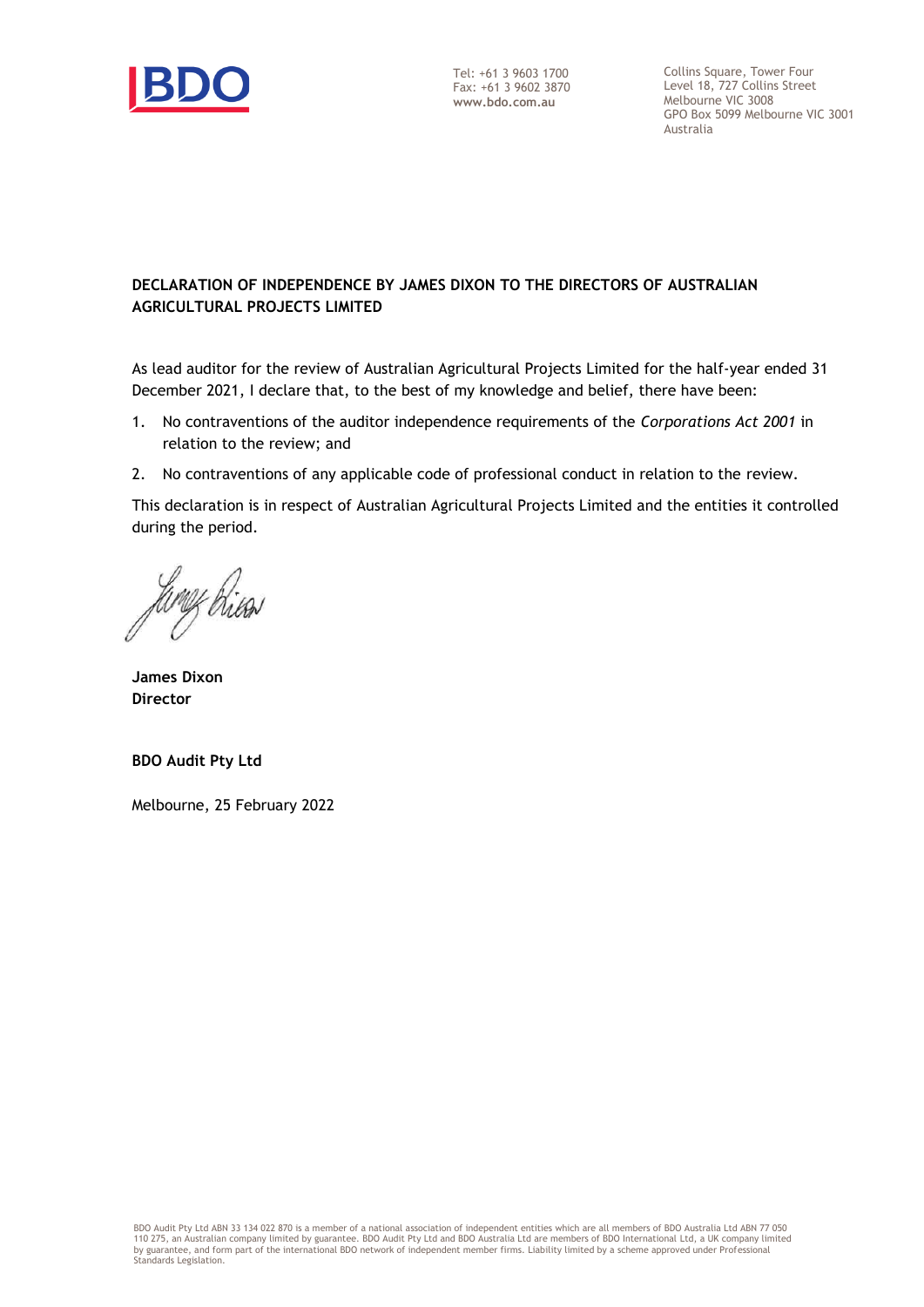

## <span id="page-8-0"></span>CONSOLIDATED STATEMENT OF PROFIT OR LOSS AND OTHER COMPREHENSIVE I N C O M E

for the half-year ended 31 December 2021

|                                                                                           | <b>Note</b> | 31 December<br>2021<br>\$              | <b>Restated</b><br>31 December<br>2020<br>\$ |
|-------------------------------------------------------------------------------------------|-------------|----------------------------------------|----------------------------------------------|
| Revenue<br>Cost of sales                                                                  | 3           | 696,068<br>(476, 634)                  | 636,826<br>(311,768)                         |
|                                                                                           |             | 219,434                                | 325,058                                      |
| Other income                                                                              |             | 142,551                                | 99,551                                       |
| Corporate and administrative expenses<br>Depreciation and amortisation<br>Borrowing costs |             | (184, 549)<br>(280, 294)<br>(296, 281) | (166, 781)<br>(227, 360)<br>(150, 137)       |
| Revaluation of investment property                                                        | 5           | 251,425                                | 207,175                                      |
| Net (loss) / profit before income tax                                                     |             | (147, 714)                             | 87,506                                       |
| Income tax benefit                                                                        | 7           | 90,214                                 | 313,261                                      |
| Net (loss) / profit for the period                                                        |             | (57,500)                               | 400,767                                      |
| Other comprehensive Income<br>Revaluation of bearer plants                                | 4           | 270,643                                | 891,589                                      |
| Total comprehensive income for the period                                                 |             | 213,143                                | 1,292,356                                    |
| <b>Earnings per share</b>                                                                 |             |                                        |                                              |
| Basic earnings / (loss) per share (cents)<br>Diluted earnings / (loss) per share (cents)  |             | (0.019)<br>(0.019)                     | 0.132<br>0.105                               |

The consolidated statement of profit or loss and other comprehensive income is to be read in conjunction with the accompanying notes.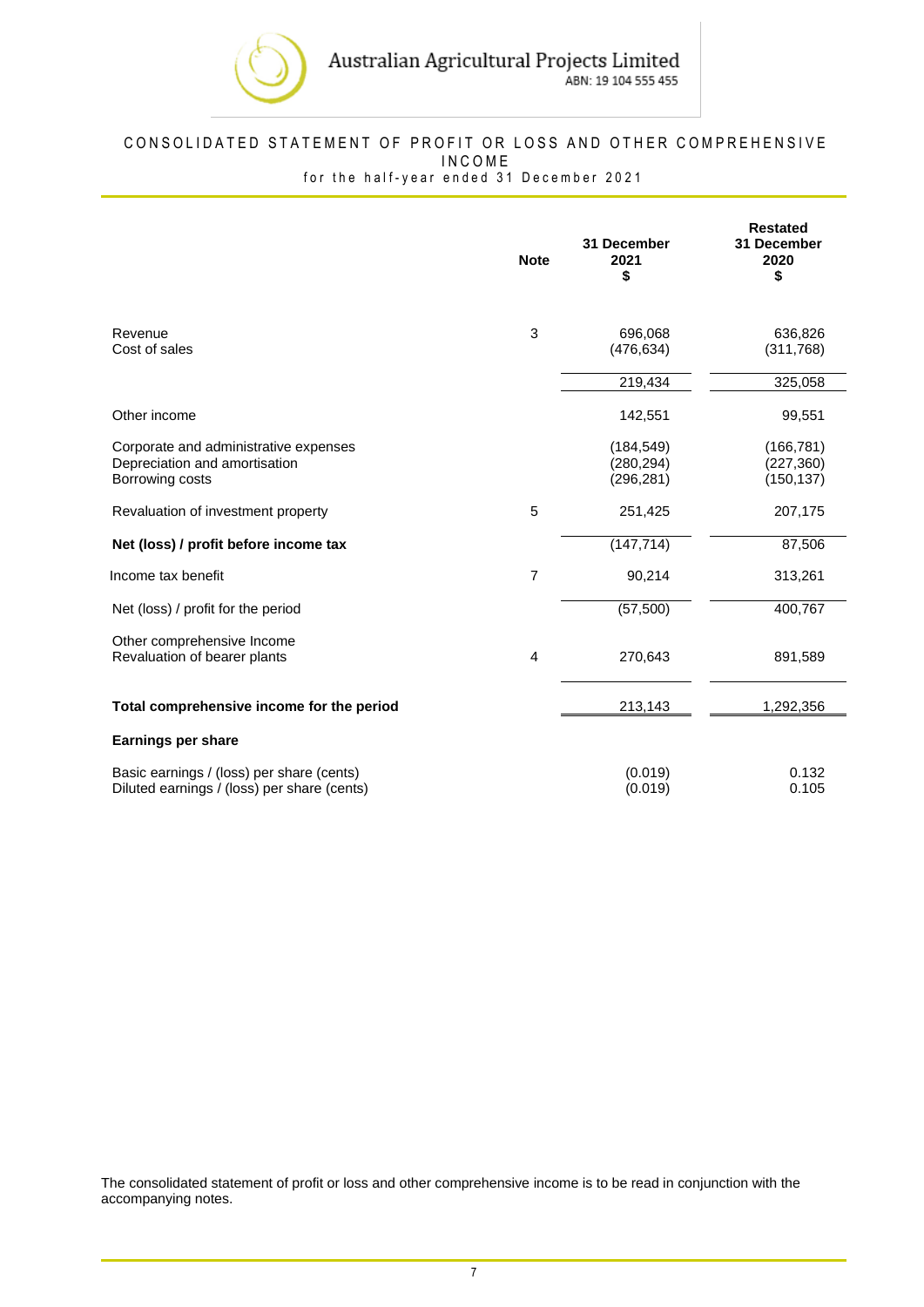

#### CONSOLIDATED STATEMENT OF FINANCIAL POSITION as at 31 December 2021

<span id="page-9-0"></span>

|                                                                         | <b>Note</b> | 31 December 2021<br>S              | 30 June 2021<br>\$                   |
|-------------------------------------------------------------------------|-------------|------------------------------------|--------------------------------------|
| <b>CURRENT ASSETS</b>                                                   |             |                                    |                                      |
| Cash and cash equivalents<br>Trade and other receivables<br>Inventories |             | 729,803<br>2,196,574               | 134,941<br>3,050,607<br>391,217      |
| Other                                                                   |             | 549,123                            | 118,764                              |
| <b>Total Current Assets</b>                                             |             | 3,475,500                          | 3,695,529                            |
| <b>NON CURRENT ASSETS</b>                                               |             |                                    |                                      |
| Property, plant and equipment<br>Bearer plants<br>Investment property   | 4<br>5      | 914,408<br>10,980,857<br>2,012,150 | 1,009,980<br>10,721,278<br>1,760,725 |
| <b>Total Non Current Assets</b>                                         |             | 13,907,415                         | 13,491,983                           |
| <b>TOTAL ASSETS</b>                                                     |             | 17,382,915                         | 17,187,512                           |
| <b>CURRENT LIABILITIES</b>                                              |             |                                    |                                      |
| Trade and other payables<br>Provisions<br>Loans and borrowings          |             | 2,672,982<br>289,802<br>5,213,599  | 2,444,803<br>275,081<br>270,708      |
| <b>Total Current Liabilities</b>                                        |             | 8,176,383                          | 2,990,592                            |
| <b>NON CURRENT LIABILITIES</b>                                          |             |                                    |                                      |
| Loans and borrowings                                                    |             | 1,473,211                          | 6,676,359                            |
| <b>Total Non Current Liabilities</b>                                    |             | 1,473,211                          | 6,676,359                            |
| <b>TOTAL LIABILITIES</b>                                                |             | 9,649,594                          | 9,666,951                            |
| <b>NET ASSETS</b>                                                       |             | 7,733,321                          | 7,520,561                            |
| <b>EQUITY</b>                                                           |             |                                    |                                      |
| Issued Capital / Contributed equity                                     |             | 24,338,803                         | 24,339,186                           |
| Reserves<br><b>Accumulated losses</b>                                   |             | 2,658,013<br>(19, 263, 495)        | 2,387,370<br>(19, 205, 995)          |
| <b>TOTAL EQUITY</b>                                                     |             | 7,733,321                          | 7,520,561                            |

The consolidated statement of financial position is to be read in conjunction with the accompanying notes.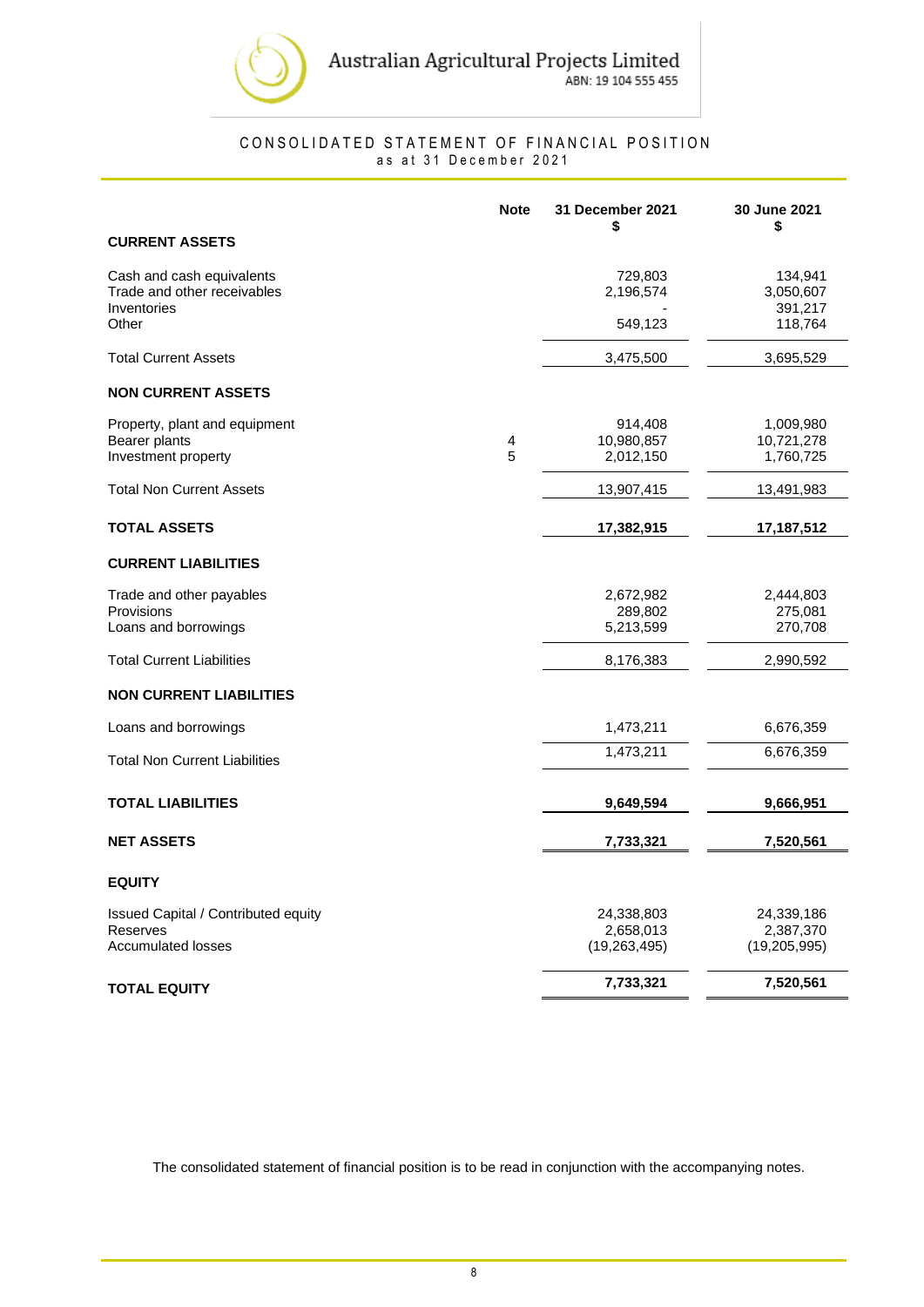

CONSOLIDATED STATEMENT OF CASH FLOWS for the half-year ended 31 December 2021

<span id="page-10-0"></span>

|                                                                                                                              | 31 December<br>2021<br>\$                    | 31 December<br>2020<br>\$             |
|------------------------------------------------------------------------------------------------------------------------------|----------------------------------------------|---------------------------------------|
| Cash flows from operating activities                                                                                         |                                              |                                       |
| Cash receipts in the course of operations<br>Cash payments in the course of operations<br>Interest received<br>Interest paid | 2,745,982<br>(1,502,810)<br>58<br>(304, 303) | 1,031,559<br>(884, 565)<br>(136, 608) |
| Net cash provided by operating activities                                                                                    | 938,927                                      | 10,386                                |
| Cash flows from investing activities                                                                                         |                                              |                                       |
| Proceeds from the sale of assets<br>Payments for property plant and equipment<br>Payment for bearer plants                   | (83, 425)                                    | 10,000<br>(174, 365)<br>(23, 967)     |
| Net cash used in investing activities                                                                                        | (83, 425)                                    | (188, 332)                            |
| Cash flows from financing activities                                                                                         |                                              |                                       |
| Issue of capital (net of costs)<br>Proceeds of borrowings<br>Repayment of borrowings                                         | (383)<br>50,000<br>(310, 257)                | 31,020<br>(58,749)                    |
| Net cash used in financing activities                                                                                        | (260,640)                                    | (27,729)                              |
| Net increase / (decrease) in cash and cash equivalents held                                                                  | 594,862                                      | (205, 675)                            |
| Cash and cash equivalents at the beginning of the period                                                                     | 134,941                                      | 79,680                                |
| Cash and cash equivalents at the end of the period                                                                           | 729,803                                      | (125, 995)                            |
|                                                                                                                              |                                              |                                       |
|                                                                                                                              |                                              |                                       |

#### **Represented by:**

|                           | 729,803 | (125, 995) |
|---------------------------|---------|------------|
| Cash and cash equivalents | 729.803 | 190,703    |
| <b>Bank Overdraft</b>     | -       | (316, 698) |

The consolidated statement of cash flows is to be read in conjunction with the accompanying notes.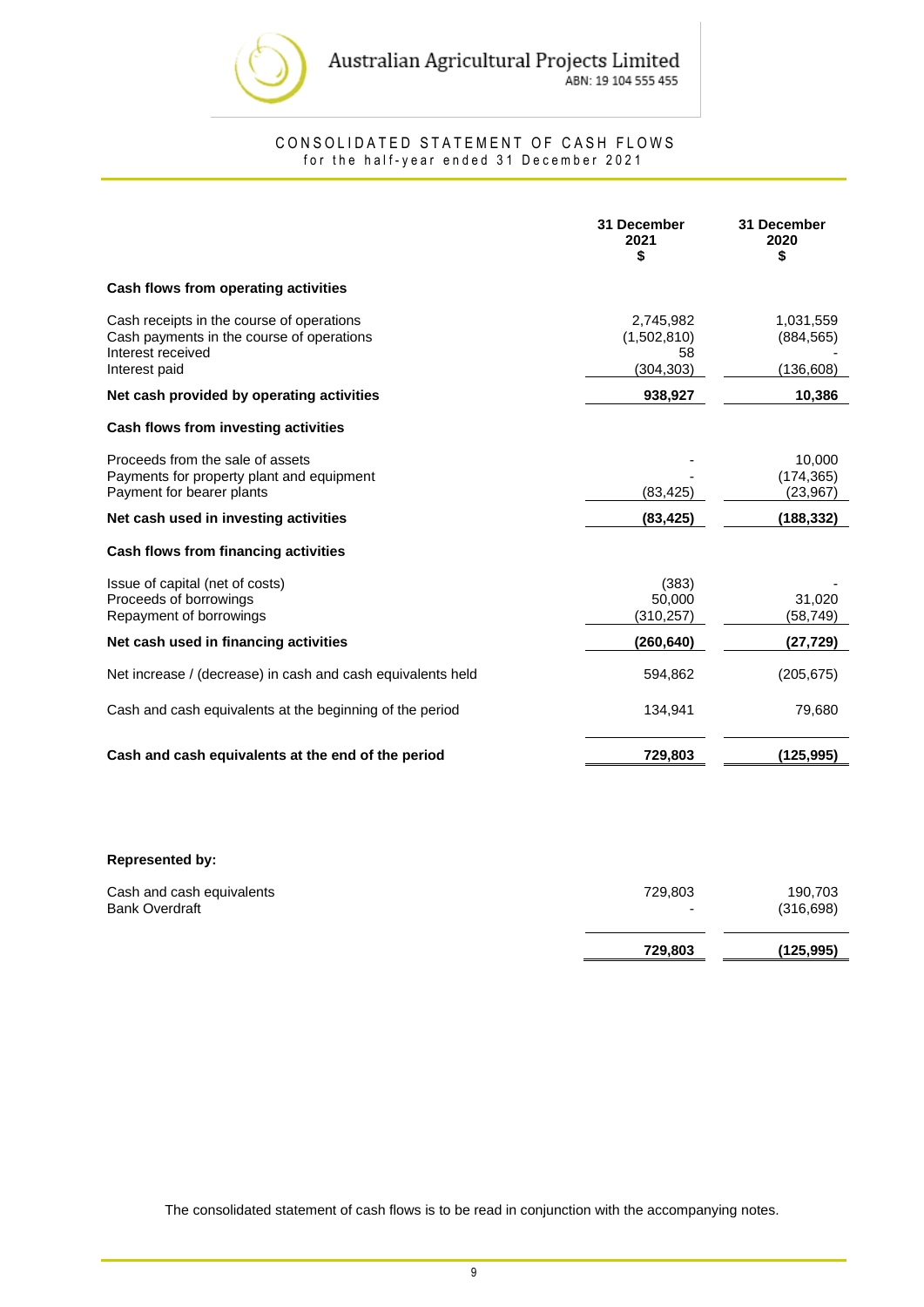

#### CONSOLIDATED STATEMENT OF CHANGES IN EQUITY for the half-year ended 31 December 2021

<span id="page-11-0"></span>

|                                           | Contributed<br><b>Equity</b><br>\$ | <b>Reserves</b><br>\$ | <b>Accumulated</b><br>Losses<br>5 | Total<br><b>Equity</b><br>₽ |
|-------------------------------------------|------------------------------------|-----------------------|-----------------------------------|-----------------------------|
| Balance as at 1 July 2021                 | 24,339,186                         | 2,387,370             | (19, 205, 995)                    | 7,520,561                   |
| Loss net of tax for the half year         |                                    |                       | (57, 500)                         | (57, 500)                   |
| Other comprehensive income                |                                    | 270.643               |                                   | 270,643                     |
| Total comprehensive income for the period |                                    | 270.643               | (57, 500)                         | 213.143                     |
| Contribution to equity (net of costs)     | (383)                              |                       |                                   | (383)                       |
| Balance as at 31 December 2021            | 24,338,803                         | 2,658,013             | (19, 263, 495)                    | 7,733,321                   |

|                                                                                 | <b>Contributed</b><br><b>Equity</b><br>\$ | <b>Reserves</b><br>\$ | Accumulated<br>Losses<br>\$ | Total<br><b>Equity</b><br>\$ |
|---------------------------------------------------------------------------------|-------------------------------------------|-----------------------|-----------------------------|------------------------------|
| Balance as at 1 July 2020                                                       | 24,336,854                                | 1,296,551             | (20, 184, 225)              | 5,449,180                    |
| Profit net of tax for the half year - restated                                  |                                           |                       | 400,767                     | 400,767                      |
| Other comprehensive income - restated                                           |                                           | 891,589               |                             | 891,589                      |
| Total comprehensive income for the period                                       |                                           | 891,589               | 400,767                     | 1,292,356                    |
| Contribution to equity (net of costs)                                           |                                           |                       |                             |                              |
| <b>Balance</b><br>-31<br><b>December</b><br>2020<br>at<br><b>as</b><br>restated | 24,336,854                                | 2,188,140             | (19, 783, 458)              | 6,741,536                    |

The consolidated statement of changes in equity is to be read in conjunction with the accompanying notes.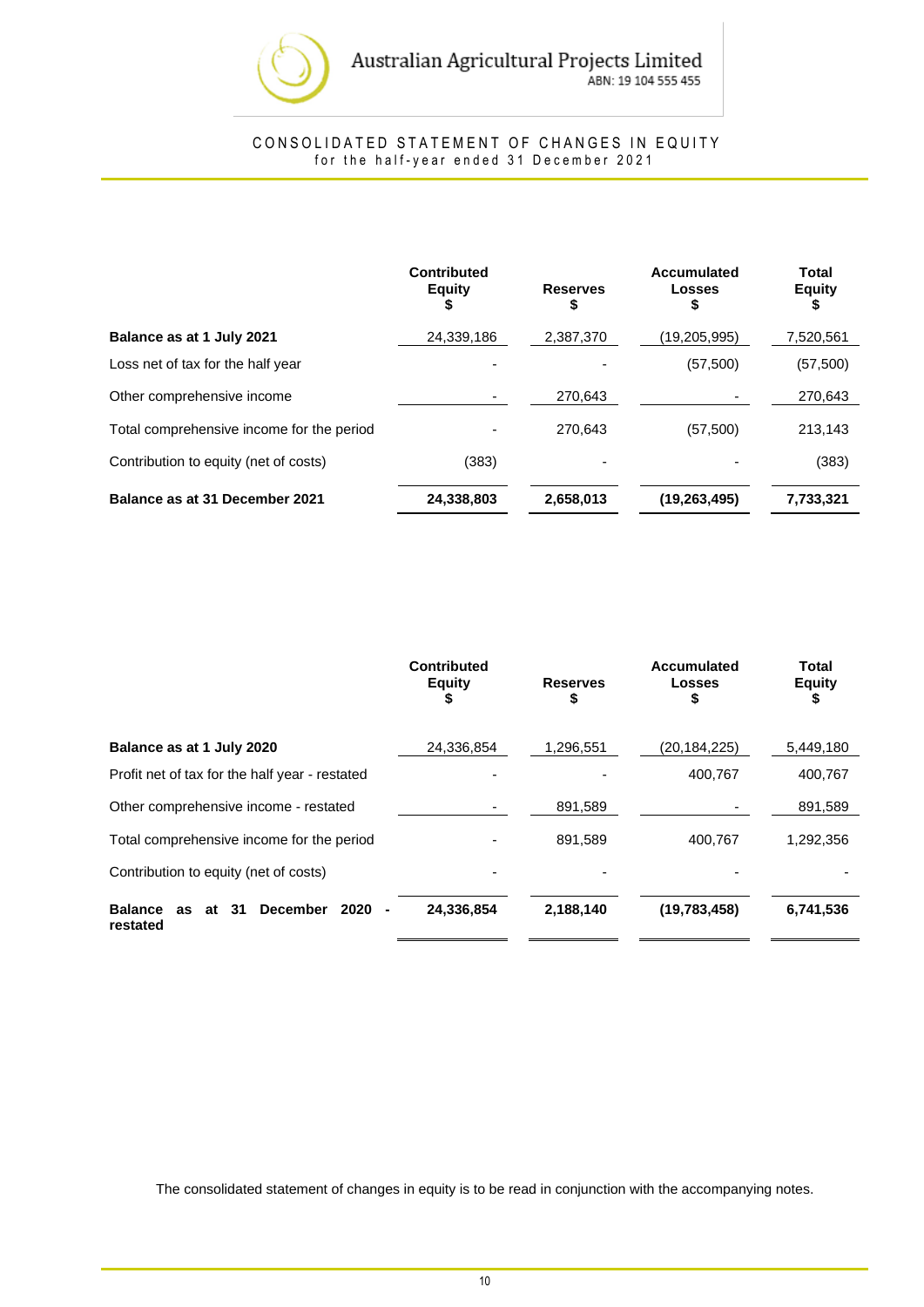

#### **1. CORPORATE INFORMATION**

Australian Agricultural Projects Limited ("Company") is a public company limited by shares, incorporated in Australia whose shares are quoted on the Australian Securities Exchange.

The consolidated interim financial report as at and for the six months ended 31 December 2021 comprises the Company and its subsidiaries (together referred to as the "consolidated entity" or "Group").

The annual financial report of the consolidated entity as at and for the year ended 30 June 2021 is available upon request from the Company's registered office or may be viewed on the Company's website, www.voopl.com.au.

This consolidated interim financial report was approved by the Board of Directors on 25<sup>th</sup> of February 2022.

#### **2. STATEMENT OF SIGNIFICANT ACCOUNTING POLICIES**

#### **(a) Basis of preparation**

The consolidated interim financial report is a general-purpose financial report which has been prepared in accordance with Australian Accounting Standard AASB 134 *Interim Financial Reports* and the *Corporations Act 2001*. The interim financial report has been prepared on the historical cost basis with the exception of financial assets and liabilities and the investment property and bearer plants which are recorded at fair value.

The consolidated interim financial report does not include all of the information required for a full annual financial report, and should be read in conjunction with the consolidated annual financial report of the consolidated entity as at and for the year ended 30 June 2021. It is also recommended that the interim financial report be considered together with any public announcements made by the consolidated entity during the six months ended 31 December 2021 in accordance with continuous disclosure obligations under the *ASX Listing Rules*.

#### **(b) Accounting policies**

The accounting policies applied by the Group in this consolidated interim financial report are the same as those applied by the Group in its consolidated annual financial report as at and for the year ended 30 June 2021.

The Group's financial risk management objectives and policies are consistent with those disclosed in the consolidated financial report as at and for the year ended 30 June 2021.

#### **(c) Going Concern**

The interim financial report has been prepared on a going concern basis as the Directors contemplate the consolidated entity will continue with normal business activities, the realisation of assets and liabilities in the normal course of business and to be in a position to pay its debts as and when they become due for a period of twelve months from the date of approving this interim financial report. In forming this view, the Directors had regard to the following:

- At 31 December 2021, the Group had a cash position of \$729,803 (June 2021: \$134,941) and surplus funds from operations of \$938,926 for the six months ended 31 December 2021;
- While the consolidated entity's operations are always subject to the normal business risks of producing olive oil, its forecast profitability and cashflows indicate that the sensitivity to such agricultural business risks have been significantly reduced as a result of the replanting programme and the consequential increase in future annual harvests;
- While the current syndicated debt facility matures in August 2022, the consolidated entity has the option to extend the term of the facility for a further twelve months.
- The consolidated entity is confident that the quality of its assets and its successful operational track record supports the ability to raise equity funds by way of placements or rights issue;
- The consolidated entity has considered the impact of COVID-19 and, in particular, the restrictions placed on businesses has had on its operations and is of the view that there is no significant impact on its operations.

Should the consolidated entity be unable to continue as a going concern it may be required to realise its assets and discharge its liabilities other than in the normal course of business and at amounts different to those stated in the financial statements. The financial statements do not include any adjustments relating to the recoverability and classification of asset carrying amounts or the amount of liabilities that might result should the consolidated entity be unable to continue as a going concern and meet its debts as and when they fall due.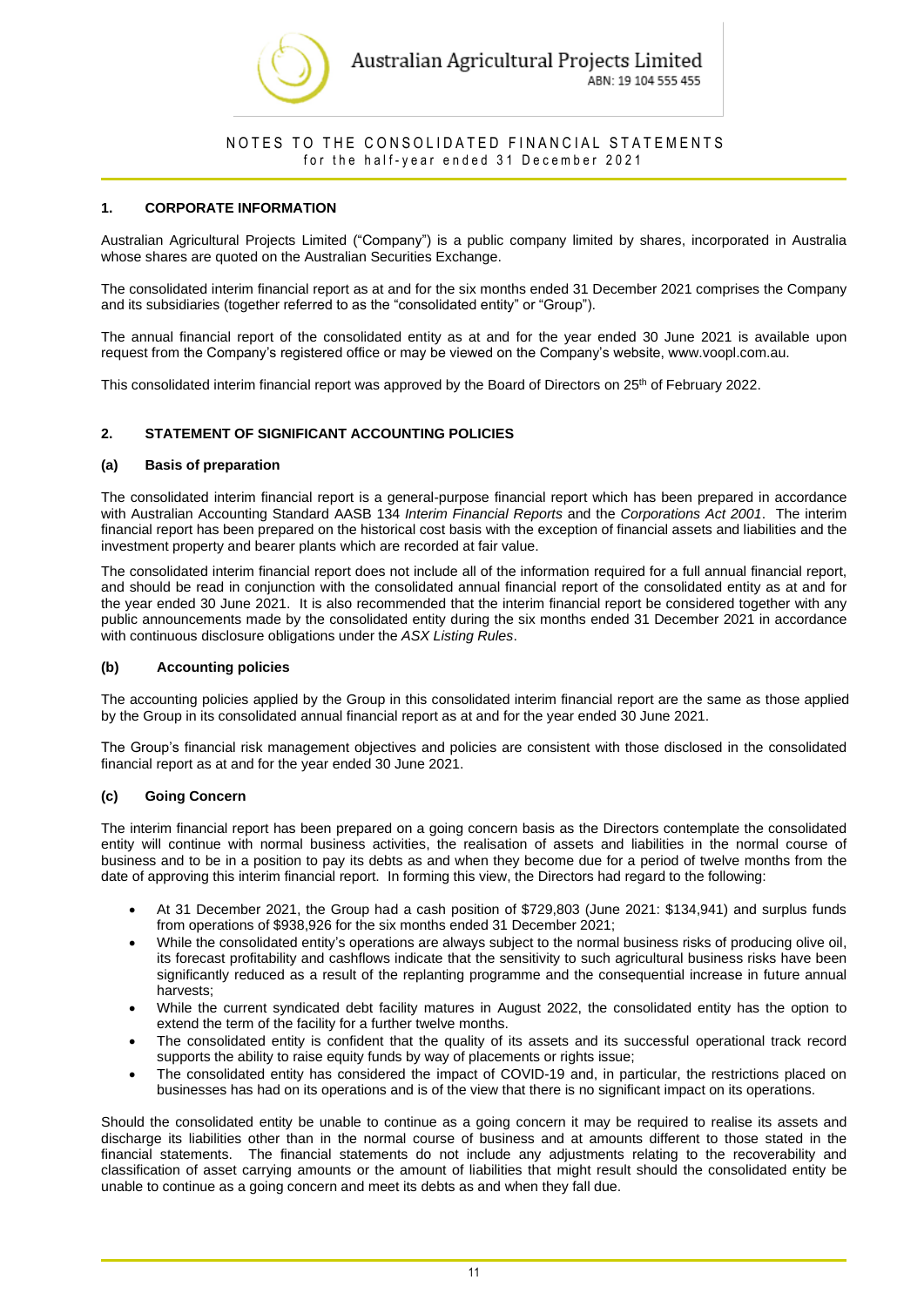

#### **2. STATEMENT OF SIGNIFICANT ACCOUNTING POLICIES (continued)**

#### **(d) Prior period error**

Management of Australian Agricultural Projects Limited, while preparing financial statements of the Company for the year ended 30 June 2021, identified that having classified the bearer plants as a separate asset on the statement of financial position in 2019 and depreciating this asset in accordance with AASB 116 *Property, Plant and Equipment*., they omitted to account for the tax impact of the revaluations to bearer plants that had been included on other comprehensive income.

The consolidated entity holds land on which olive trees are grown and the land and trees are leased to investors through managed investment schemes. These leases are considered operating leases. Any gain or loss from fair value revaluations of bearer plants is classified to the revaluation reserve (refer to the Company's accounting policy in regards to the measurement of the bearer plants) net of any tax effect. Therefore, management has tax effected the other comprehensive income that has arisen from the revaluation of the bearer plants.

The error in applying the policy in the previous year's financial statements represents a prior period accounting error which must be accounted for retrospectively in the financial statements in accordance with AASB 108 *Accounting Policies, Changes in Accounting Estimates and Errors*. Consequently, the consolidated entity has adjusted all comparative amounts presented in the current period's financial statements affected by the accounting error.

The changes in the comparative year are to include amending income tax benefit, other comprehensive income, the revaluation reserve and accumulated losses.

Financial statement extracts of Australian Agricultural Projects Limited appear as follows after the retrospective correction of the prior period accounting error.

#### **EXTRACT OF THE CONSOLIDATED STATEMENT OF PROFIT OR LOSS AND OTHER COMPREHENSIVE INCOME FOR THE HALF-YEAR ENDED 31 DECEMBER 2020**

|                                                                                                                           | 31 December<br>2020<br>\$              | <b>Effect of</b><br>restatement<br>\$ | <b>Restated</b><br>31 December<br>2020<br>\$ |
|---------------------------------------------------------------------------------------------------------------------------|----------------------------------------|---------------------------------------|----------------------------------------------|
| Revenue<br>Cost of sales                                                                                                  | 636,826<br>(311, 768)                  |                                       | 636,826<br>(311,768)                         |
| Gross profit                                                                                                              | 325,058                                | $\blacksquare$                        | 325,058                                      |
| Other income                                                                                                              | 99,551                                 |                                       | 99,551                                       |
| Corporate and administrative expenses<br>Depreciation and amortisation<br>Borrowing costs                                 | (166, 781)<br>(227, 360)<br>(150, 137) |                                       | (166, 781)<br>(227, 360)<br>(150, 137)       |
| Revaluation of investment property                                                                                        | 207,175                                |                                       | 207,175                                      |
| Profit before income tax                                                                                                  | 87,506                                 |                                       | 87,506                                       |
| Income tax benefit                                                                                                        |                                        | 313,261                               | 313,261                                      |
| Profit after income tax                                                                                                   | 87,506                                 | 313,261                               | 400,767                                      |
| Other Comprehensive Income<br>Revaluation of bearer plants                                                                | 1,204,850                              | (313,261)                             | 891,589                                      |
| <b>Total Comprehensive Income</b><br>attributable to the members of<br><b>Australian Agricultural Projects</b><br>Limited | 1,292,356                              |                                       | 1,292,356                                    |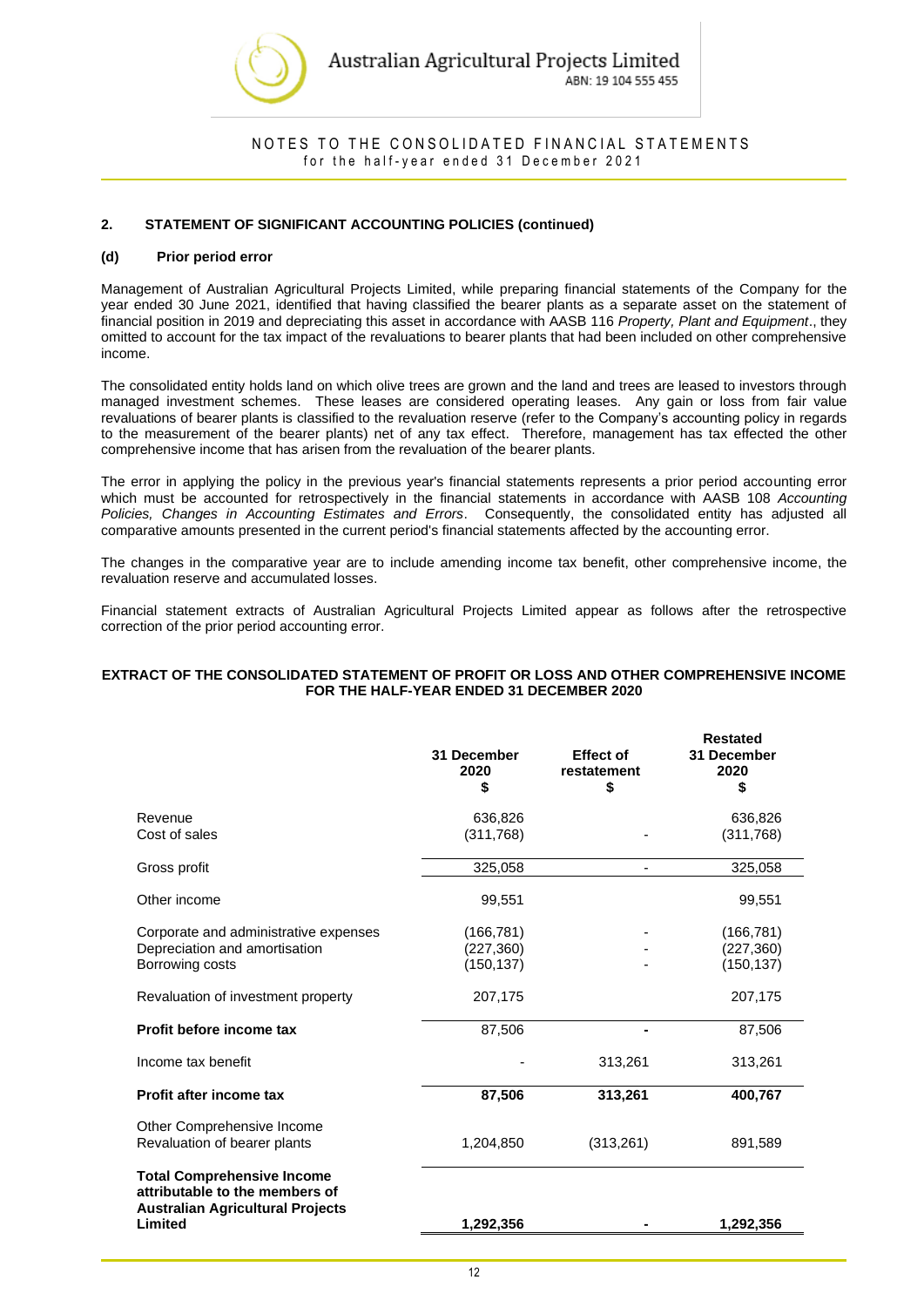

| 3. | <b>REVENUE</b>                          | 31 December<br>2021 | 31 December<br>2020 |
|----|-----------------------------------------|---------------------|---------------------|
|    | Management fees                         | 314.396             | 297,569             |
|    | Lease fees from the investment property | 363,672             | 350,357             |
|    | Production sharing fees                 |                     | (17, 100)           |
|    | Other Revenue                           | 18,000              | 6,000               |
|    |                                         | 696.068             | 636,826             |

| 4. BEARER PLANTS                                                                                                                                        | 31 December<br>2021                                         | 30 June<br>2021                                              |
|---------------------------------------------------------------------------------------------------------------------------------------------------------|-------------------------------------------------------------|--------------------------------------------------------------|
| Bearer plants                                                                                                                                           | 10,980,856                                                  | 10,721,278                                                   |
| Movement consists of:<br>Bearer plants opening balance<br>Depreciation of bearer plants<br>Capital improvements<br>Net fair value gain on bearer plants | 10,721,278<br>(184, 703)<br>83.425<br>360,857<br>10,980,857 | 9,423,565<br>(248, 608)<br>72.241<br>1,474,080<br>10,721,278 |

Note: The comparative numbers headed 30 June 2021 are for the twelve month period ended 30 June 2021. The detail for the comparative six month period ended 31 December 2020 are opening balance \$9,423,565, depreciation of bearer plants (\$117,385), capital improvements \$23,382 and net fair value gain on bearer plants \$1,204,850 resulting in a total value of bearer plants at 31 December 2020 of \$10,534,412.

The bearer plants are a level 3 asset for the purposes of determining fair value. The bearer plants comprise the trees on a 403 hectare olive orchard. They are leased in conjunction with the investment property to two managed investment schemes for an initial period to 2025 plus an option of another 25 years.

The value of the bearer plants was determined by the directors at 31 December 2021 by discounting the cash flows of expected future net income streams over the remaining useful life of the bearer plants based on the following key assumptions:

- Future cash inflows were estimated as the budgeted rental to be received from the investment property increased annually by CPI indexation commencing at a rate of 1.5% increasing to a long-term average of 3% from 2025. Where the rental forms a percentage of the proceeds from the sale of the produce from the property, the long-term average value of the production was assumed to increase by 3% per annum.
- Where a lease is required to be renewed at a market rental at the end of the first term in 2025, the market rental at that time is assumed to be \$4,000 per hectare.
- Pre-tax discount rate of 11.0% was applied to future cash flows, which is based on Group cost of funding plus risk premium.
- The orchard has a short-term yield averaging 5.5 tonnes of fruit per hectare per annum increasing to a long term average of 10.5 tonnes per hectare per annum from 2025.
- The average annual price of water available to the orchard increases from \$90 per ML in the current year to a long term average of \$170 per ML from 2025.
- The remaining capital costs required to complete the current replanting programme amounts to \$577,949 and will be completed by March 2022.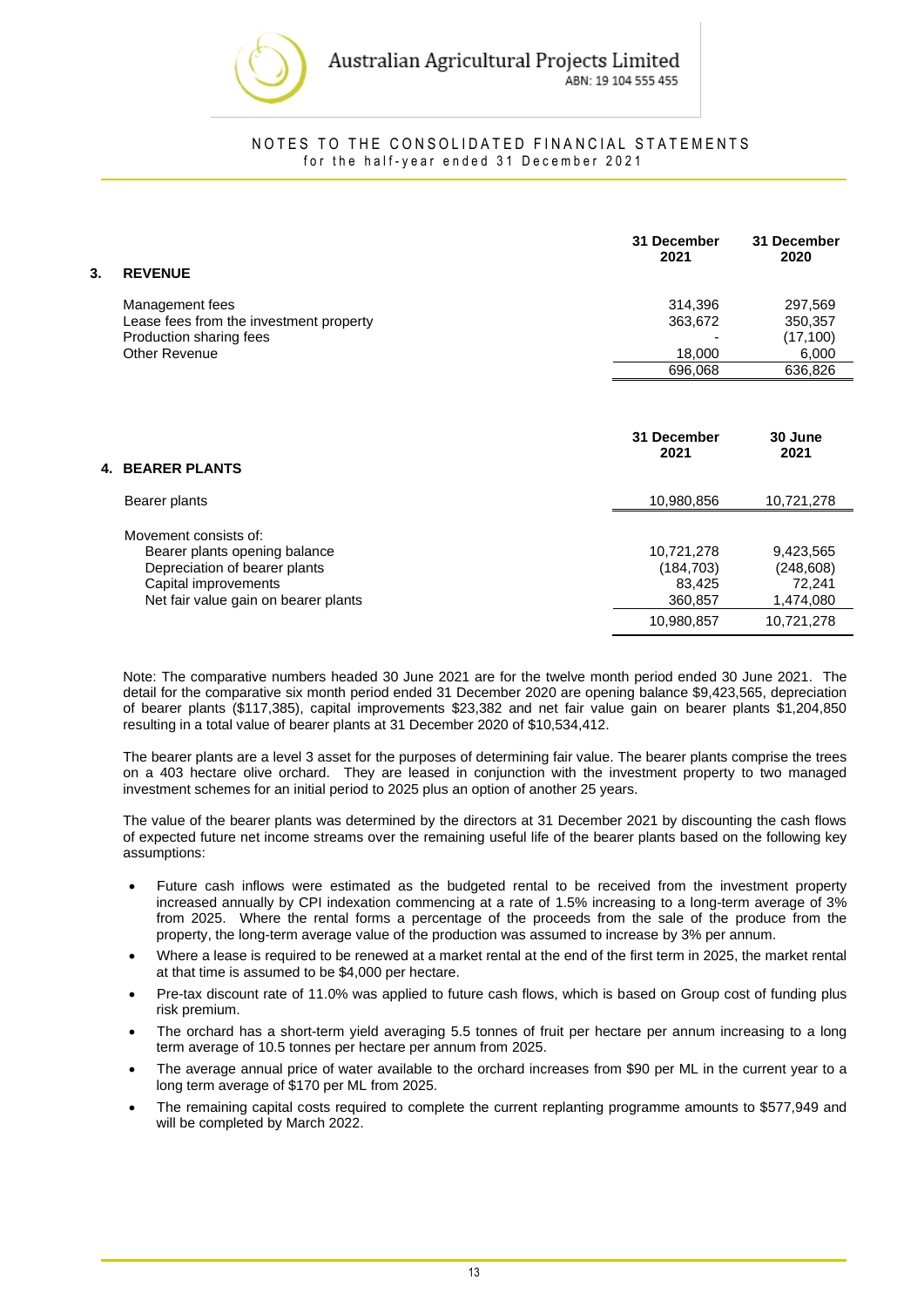

#### **4. BEARER PLANTS (continued)**

The sensitivity of these long-term assumptions are as follows:

| <b>Assumption</b>      | <b>Assumed</b><br>Value | <b>Sensitivity</b>                | <b>Change in</b><br><b>Valuation</b> |
|------------------------|-------------------------|-----------------------------------|--------------------------------------|
|                        |                         |                                   | \$                                   |
| <b>CPI</b>             | $3.0\%$                 | if increased to 3.5%              | 854,938                              |
|                        |                         | if reduced to 2.5 %               | (757,278)                            |
| Discount rate          | 11.0%                   | if increased to 11.5%             | (905, 633)                           |
|                        |                         | if reduced to $10.5\%$            | 1,029,165                            |
| Harvest yield          | 10.5 $t$ per ha         | if increased to 11.5 tonne per ha | 278,089                              |
|                        |                         | if reduced to 9.5 tonne per ha    | (278,089)                            |
| Average price of water | \$170 per ML            | if increased to \$190 per ML      | (218, 658)                           |
|                        |                         | if reduced to \$150 per ML        | 218,658                              |

The investment property including the bearer plant assets have been pledged as security in support of the consolidated entity's finance facilities provided by a finance syndicate.

The lease agreements require the consolidated entity to provide sufficient water to the property to allow for the commercial growing of olives and meet all outgoings associated with the property.

| 5. INVESTMENT PROPERTY                                                                                  | 31 December<br>2021<br>Ð | 30 June<br>2021<br>\$ |
|---------------------------------------------------------------------------------------------------------|--------------------------|-----------------------|
| Investment property                                                                                     | 2,012,150                | 1,760,725             |
| Movement consists of:<br>Investment property opening balance<br>Net fair value gain investment property | 1,760,725<br>251,425     | 1,553,550<br>207,175  |
|                                                                                                         | 2,012,150                | 1,760,725             |

Note: The comparative numbers headed 30 June 2021 are for the twelve month period ended 30 June 2021. The detail for the comparative six month period ended 31 December 2020 are the same as there was no change to the valuation of the property between 1 January 2021 and 30 June 2021.

The investment property is a level 3 asset for the purposes of determining fair value. The investment property comprises land located at 1453 Wychitella Quambatook Road, Terrappee in Victoria totalling 517.85 hectares. The land has been planted with the olive trees (bearer plants) included in Note 4 Bearer Plants. The investment property, in conjunction with the olive trees, are leased to two managed investment schemes for an initial period to 2025 plus an option of another 25 years. The majority of the expenses of the Group are incurred to maintain the investment property and the bearer plants as a combined asset, and as such a reasonable split of the expenses between the investment property and the bearer plants cannot be made.

The lease agreement requires the consolidated entity to provide sufficient water to the property to allow for the commercial growing of olives and meet all outgoings associated with the property.

The value of the investment property was determined by the Directors at 31 December 2021 with reference to a valuation dated 28 October 2020 prepared by a recognised and relevantly qualified, independent professional who has relevant experience in the region and the industry and percentage movements in property valuations based upon local shire site valuations. The key assumptions in management's valuation were:

- A fair value for the land was \$4,000 per hectare of usable land; and
- A fair value for the land of \$50 per hectare of unusable land with remnant vegetation.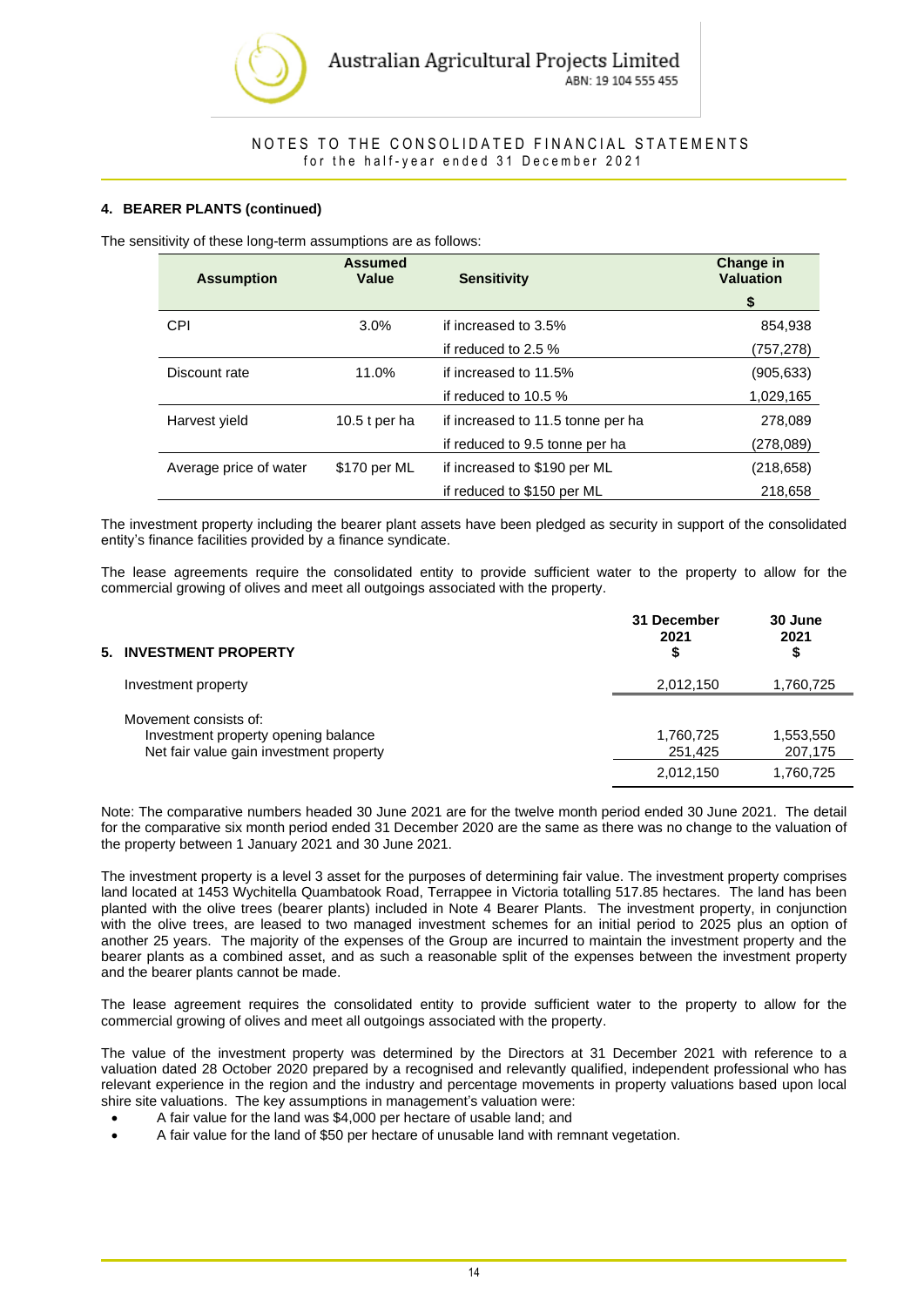

#### **5. INVESTMENT PROPERTY (continued)**

The sensitivity of these assumptions are as follows:

| <b>Assumption</b>                                            | <b>Assumed</b><br>Value | <b>Sensitivity</b>                                                             | <b>Change in</b><br><b>Valuation</b><br>S |
|--------------------------------------------------------------|-------------------------|--------------------------------------------------------------------------------|-------------------------------------------|
| Fair value per hectare<br>of usable land                     | \$4,000                 | if increased 5% to \$4,200 per hectare<br>if reduced 5% to \$3,800 per hectare | 100,570<br>(100,750)                      |
| Fair value per hectare<br>of land with remnant<br>vegetation | \$50                    | if increased 10% to \$55 per hectare<br>if reduced 10% to \$45 per hectare     | 75<br>(75)                                |

The investment property has been pledged as security in support of the consolidated entities finance facilities provided by a finance syndicate.

#### **6 RELATED PARTY DISCLOSURES**

A member of the consolidated entity, Victorian Olive Oil Project Limited, acts as the responsible entity for two managed investment schemes. The consolidated entity transacts with these schemes in accordance with contracts which are fundamental to the operation of the schemes. Paul Challis is a director of Victorian Olive Oil Project Limited.

|                                   |                                                                                                               |              |                             | <b>Transactions value six</b><br>months ended |                                                          |                      |
|-----------------------------------|---------------------------------------------------------------------------------------------------------------|--------------|-----------------------------|-----------------------------------------------|----------------------------------------------------------|----------------------|
|                                   |                                                                                                               |              | 31 December<br>2021<br>2020 |                                               | Balance outstanding as at<br>31 Dec 2021<br>30 June 2021 |                      |
|                                   | <b>Transaction</b>                                                                                            | <b>Note</b>  | \$                          | S                                             | S                                                        | S                    |
| <b>Scheme</b>                     |                                                                                                               |              |                             |                                               |                                                          |                      |
| Victorian Olive<br>Oil Project    | Lease fees<br>Management fees                                                                                 | (i)<br>(ii)  | 363,676<br>314,396          | 350,357<br>297,569                            | 672,791<br>794,178                                       | 768,665<br>1,139,237 |
| Victorian Olive<br>Oil Project II | Costs of operating the<br>project that have been<br>capitalised until harvest<br>Lease and<br>management fees | (iii)        | 393.732                     | 277,784                                       |                                                          |                      |
|                                   | receivable<br>Oil purchased                                                                                   | (ii)<br>(iv) | ٠<br>۰                      | $\overline{\phantom{a}}$                      | 348,724<br>(1,002,696)                                   | 712,345<br>(908,087) |

*Notes in relation to the table of key transactions with associated entities*

(i) The consolidated entity receives lease fees in respect to the land, trees and orchard assets which are leased to the schemes. These lease fees are as set out in the scheme constitution and original product disclosure statement.

(ii) The consolidated entity receives management fees for the management of the orchard and the processing of the annual harvest from the investors in the managed investment schemes as well as for acting as responsible entity. These fees are as set out in the scheme constitution and the original disclosure statement.

(iii) Where the management fees set out in (ii) above are subject to a production sharing arrangement, the direct costs incurred in farming this portion of the orchard are capitalised until harvest.

(iv) The consolidated entity sells the oil produced by the investors in the managed investment schemes on their behalf. At reporting date, the balance outstanding is the amount of proceeds received by the consolidated entity that has still to be paid to investors.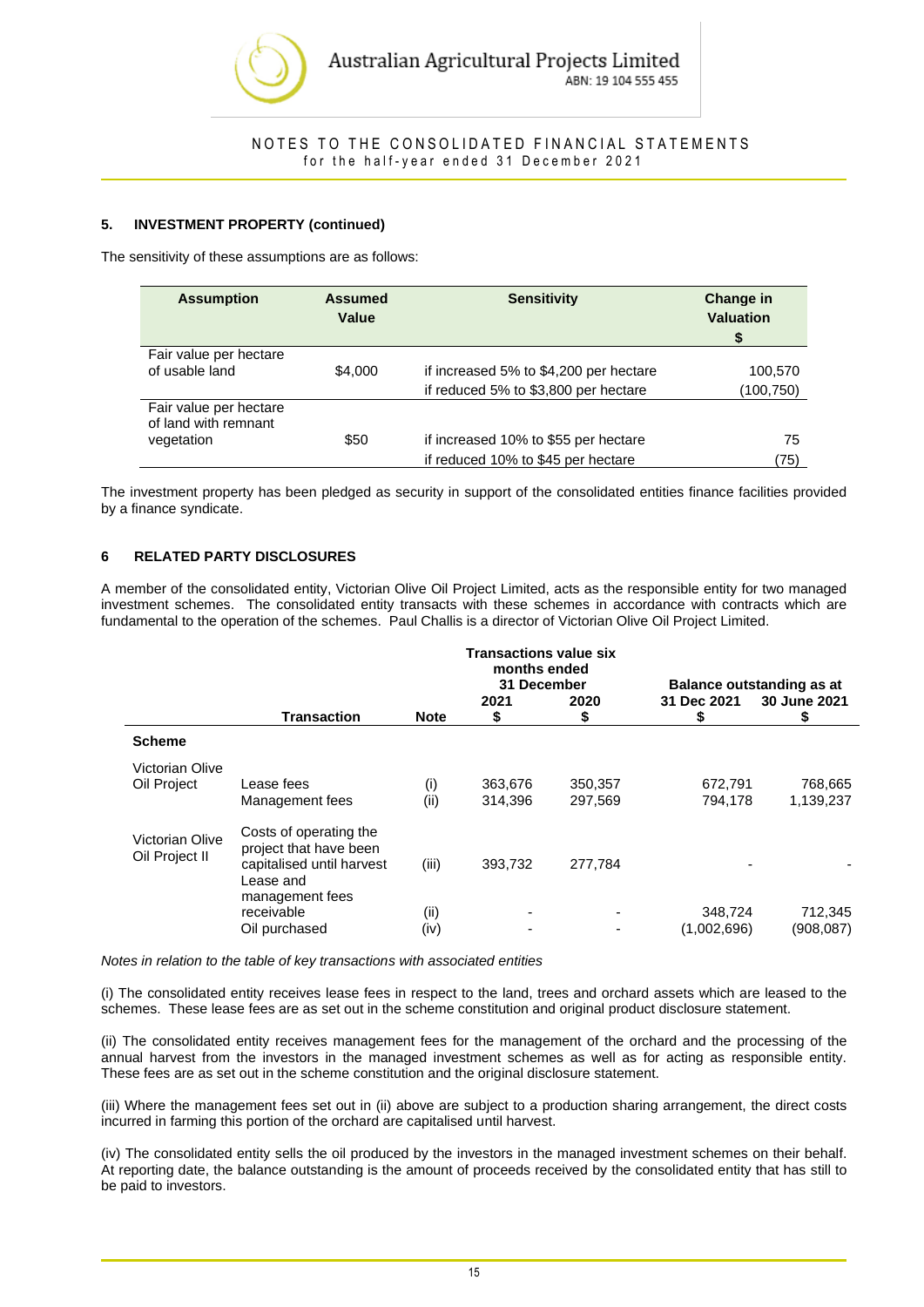

| 7. INCOME TAX      | 31 December<br>2021 | <b>Restated</b><br>31 December<br>2020 |
|--------------------|---------------------|----------------------------------------|
| Income tax benefit | 90.214              | 313,261                                |
|                    |                     |                                        |

The Directors have not recognised a deferred tax asset to the extent of losses available to the Company. In preparing this interim financial report, the Directors have considered the current circumstances of the Company and are satisfied that, given there is still insufficient certainty about the period over which the tax losses will be recovered, it is appropriate to continue to not recognise the deferred tax asset.

An income tax benefit is recognised to the extent that the increase in the valuation of bearer plants will recoup a portion of the deferred tax losses not previously recognised.

#### **8 SEGMENT INFORMATION**

#### *Business segments*

The Company operates in just one segment, that being the management and lease of olive orchard assets. This includes the cultivation of olive trees, the harvesting and processing of fruit to oil, the marketing of oil produced as well as related services.

#### *Seasonality*

A portion of the orchard fees the Company earns is subject to seasonal influences and those fees are not recognised until the orchard is harvested and the resulting oil produced during April to June 2022. The recognition of the orchard expenses related to this portion of fee income are also deferred until the time of harvest.

#### **9 COMMITMENTS AND CONTINGENT LIABILITIES**

The Company has undertaken a commitment to replant a portion of the olive trees on the investment property and this is expected to be completed in March 2022. The commitment to this replanting has been budgeted at \$577,494. This amount has been incorporated in the determination of the bearer plants value as set out in Note 4: Bearer Plants.

Other than the above, the Company does not have any capital commitments or contingent liabilities at balance and reporting dates.

#### **10 EVENTS SUBSEQUENT TO REPORTING DATE**

The Company has considered the continuing impact of the COVID-19 virus on the business and has implemented procedures consistent with the directions given by the authorities. These procedures have had little or no impact upon the operations of the business although management continue to monitor the situation.

Other than the above, there has not arisen in the interval between the end of the financial period and the date of this report any item, transaction or event of a material and unusual nature likely, in the opinion of the directors to affect significantly the operations of the consolidated entity, the results of those operations, or the state of affairs of the consolidated entity in future financial years.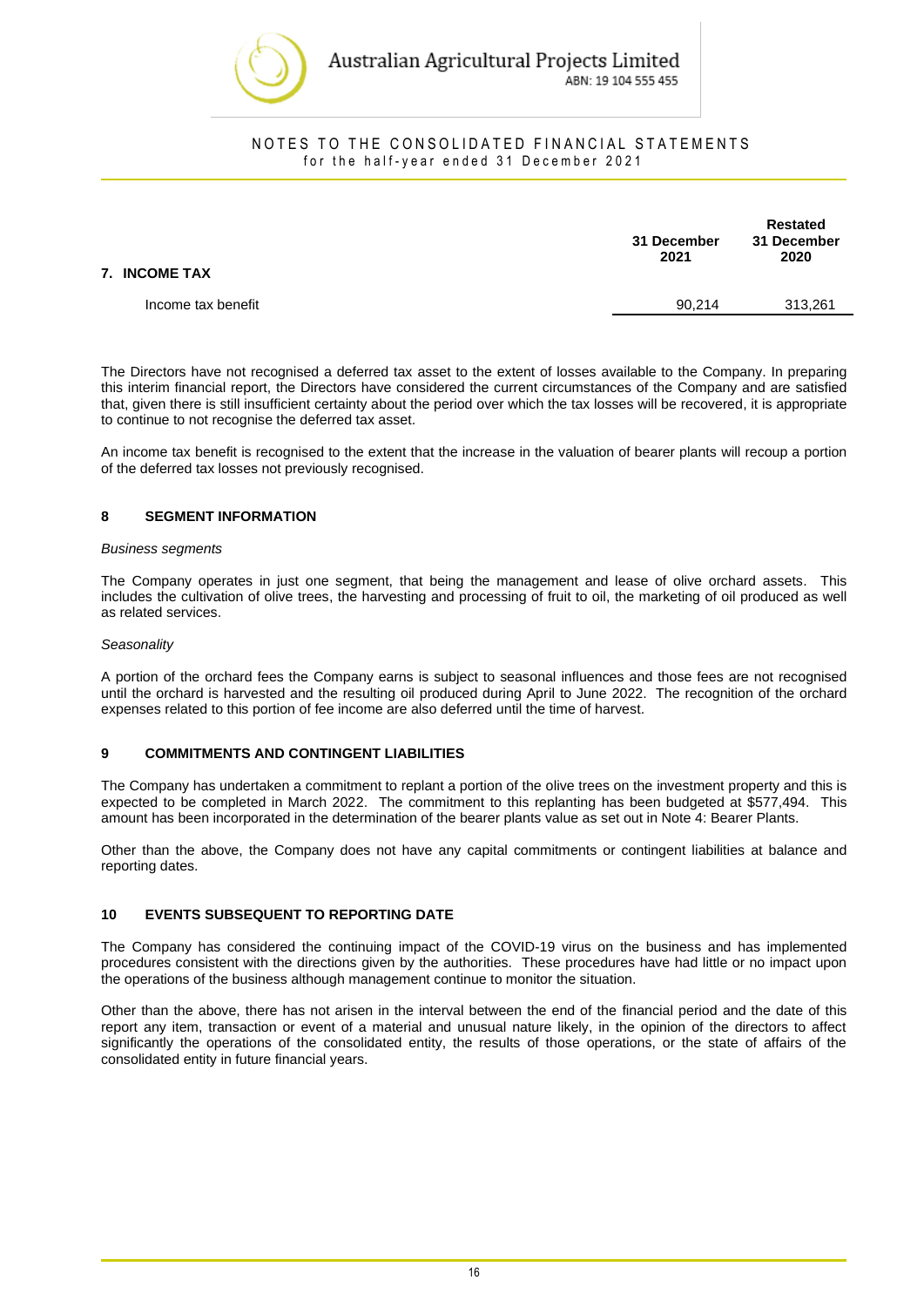

DIRECTORS' DECLARATION

The Board of Directors of Australian Agricultural Projects Limited ("Company") declare that:

- 1. the financial statements and notes, as set out on pages 7 to 16, of the consolidated entity are in accordance with the *Corporations Act 2001*, including:
	- (a) giving a true and fair view of the financial position of the consolidated entity as at 31 December 2021 and of its performance for the six month period ended on that date; and
	- (b) complying with Australian Accounting Standard AASB 134 *Interim Financial Reporting* and the *Corporations Regulations 2001*; and
- 2. in the directors' opinion, there are reasonable grounds to believe that the Company will be able to pay its debts as and when they become due and payable.

Dated at Melbourne, Victoria, this 25th day of February 2022.

Signed in accordance with a resolution of the directors:

\_\_\_\_\_\_\_\_\_\_\_\_\_\_\_\_\_\_\_\_\_\_\_\_\_\_\_\_\_\_\_\_ **Paul Challis** *Managing Director*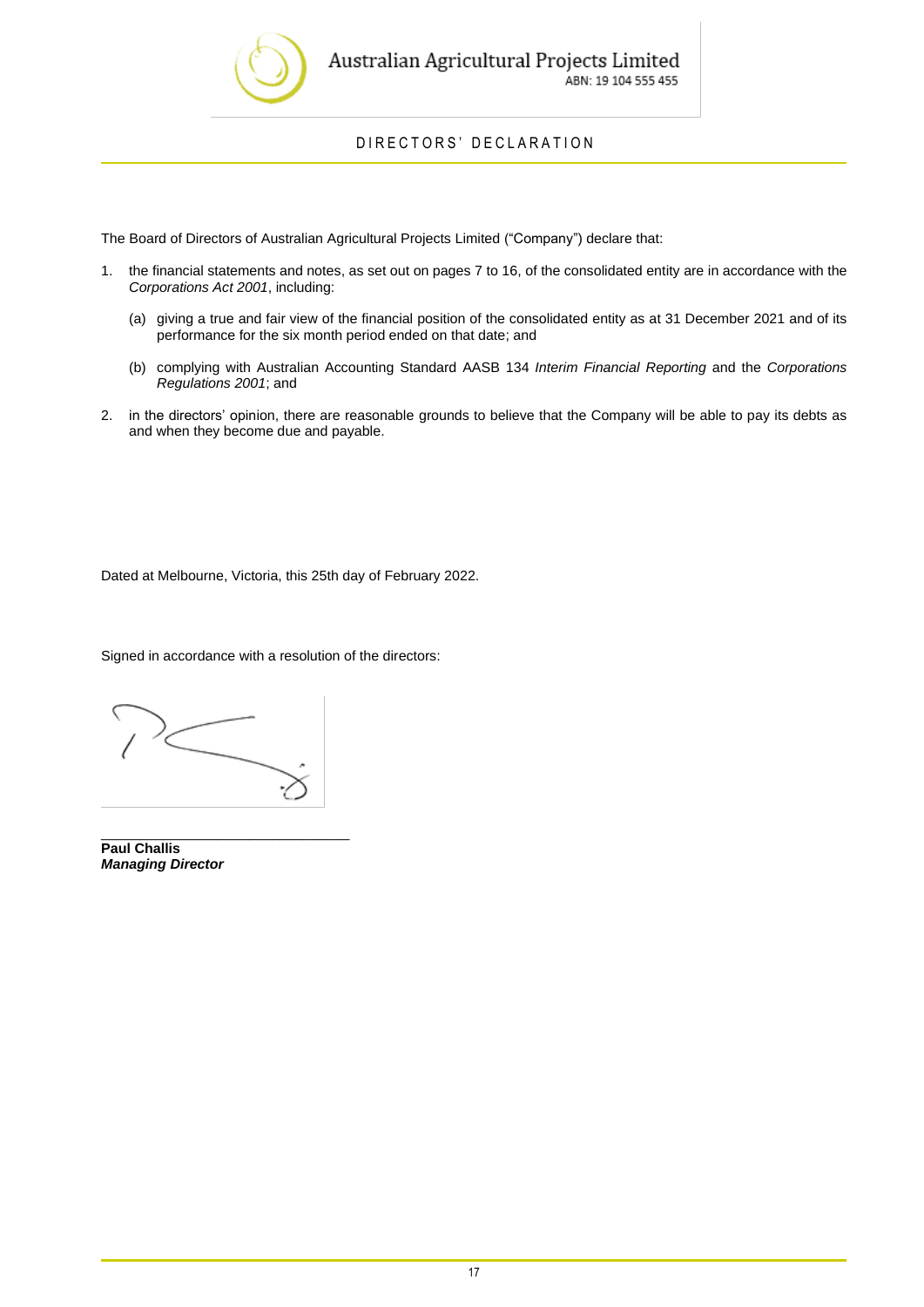

Collins Square, Tower Four Level 18, 727 Collins Street Melbourne VIC 3008 GPO Box 5099 Melbourne VIC 3001 Australia

## **INDEPENDENT AUDITOR'S REVIEW REPORT**

To the members of Australian Agricultural Projects Limited

## **Report on the Half-Year Financial Report**

#### **Conclusion**

We have reviewed the half-year financial report of Australian Agricultural Projects Limited (the Company) and its subsidiaries (the Group), which comprises the consolidated statement of financial position as at 31 December 2021, the consolidated statement of profit or loss and other comprehensive income, the consolidated statement of changes in equity and the consolidated statement of cash flows for the half-year ended on that date, a summary of significant accounting policies and other explanatory information, and the directors' declaration.

Based on our review, which is not an audit, we have not become aware of any matter that makes us believe that the accompanying half-year financial report of the Group does not comply with the *Corporations Act 2001* including:

- (i) Giving a true and fair view of the Group's financial position as at 31 December 2021 and of its financial performance for the half-year ended on that date; and
- (ii) Complying with Accounting Standard AASB 134 *Interim Financial Reporting* and the *Corporations Regulations 2001.*

#### **Basis for conclusion**

We conducted our review in accordance with ASRE 2410 *Review of a Financial Report Performed by the Independent Auditor of the Entity*. Our responsibilities are further described in the *Auditor's Responsibilities for the Review of the Financial Report* section of our report. We are independent of the Company in accordance with the auditor independence requirements of the *Corporations Act 2001* and the ethical requirements of the Accounting Professional and Ethical Standards Board's APES 110 *Code of Ethics for Professional Accountants (including Independence Standards)* (the Code) that are relevant to the audit of the annual financial report in Australia. We have also fulfilled our other ethical responsibilities in accordance with the Code.

We confirm that the independence declaration required by the *Corporations Act 2001* which has been given to the directors of the Company, would be the same terms if given to the directors as at the time of this auditor's review report.

#### **Responsibility of the directors for the financial report**

The directors of the Company are responsible for the preparation of the half-year financial report that gives a true and fair view in accordance with Australian Accounting Standards and the *Corporations Act 2001* and for such internal control as the directors determine is necessary to enable the preparation of the half-year financial report that gives a true and fair view and is free from material misstatement, whether due to fraud or error.

#### **Auditor's responsibility for the review of the financial report**

Our responsibility is to express a conclusion on the half-year financial report based on our review. ASRE 2410 requires us to conclude whether we have become aware of any matter that makes us believe that the half-year financial report is not in accordance with the *Corporations Act 2001* including giving a true and fair view of the Group's financial position as at 31 December 2021 and its financial performance for the half-year ended on that date and complying with Accounting Standard AASB 134 *Interim Financial Reporting* and the *Corporations Regulations 2001*.